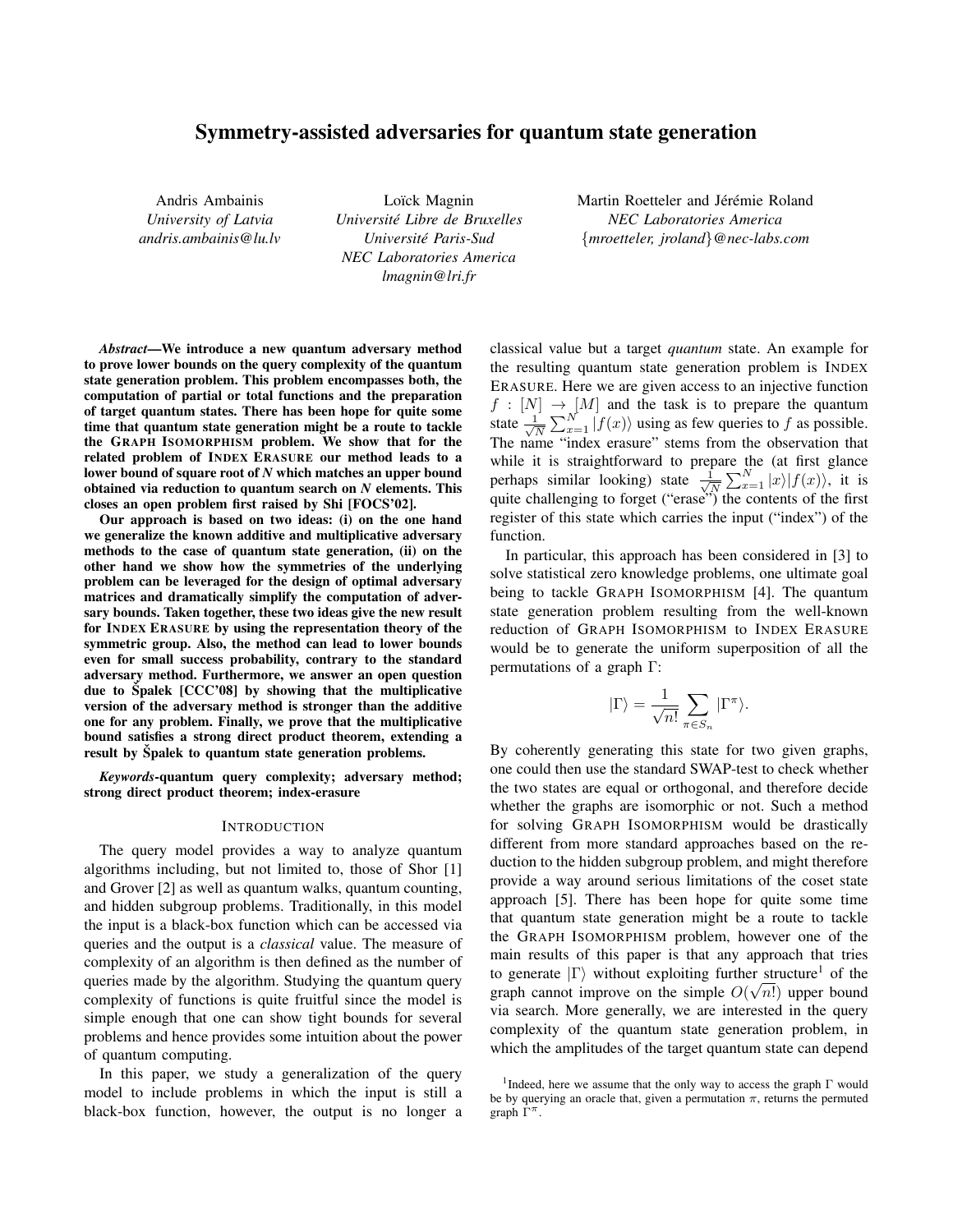on the given function in an arbitrary way. Subroutines for quantum state generation might provide a useful toolbox to design efficient quantum algorithms for a large class of problems.

*Adversaries:* Lower bounds on the quantum query complexity have been shown for a wide range of (classical in the above sense) functions. Roughly speaking, currently there are two main ideas for proving lower bounds on quantum query complexity: the polynomial method [6], [7], [8], [9], [10], [11] and the adversary method [12]. The latter method has seen a sequence of variations, generalizations, and improvements over the past decade including [13], [10], [14], [15].

The basic idea behind the adversary method and its variations is to define a progress function that monotonically changes from an initial value (before any query) to a final value (depending on the success probability of the algorithm) with one main property: the value of the progress function changes only when the oracle is queried. Then, a lower bound on the quantum query complexity of the problem can be obtained by bounding the amount of progress done by one query.

Different adversary methods were introduced, but they were later proved to be all equivalent [16]. They rely on optimizing an adversary matrix assigning weights to different pairs of inputs to the problem. While originally these methods only considered positive weights, it was later shown that negative weights also lead to a lower bound, which can actually be stronger in some cases [17]. The relevance of this new adversary method with negative weights, called *additive*, was made even clearer when it was very recently shown to be tight for the quantum query complexity of functions in the bounded-error model [18], [19].

Nevertheless, for some problems other methods (such as the polynomial method or other ad-hoc techniques) might be easier to implement while also leading to strong bounds. The additive adversary method also suffers from one main drawback: it cannot prove lower bounds for very small success probability. To circumvent it, Spalek introduced the *multiplicative* adversary method [20] that generalizes some previous ad-hoc methods [21], [22]. Being able to deal with exponentially small success probability also allowed to prove a strong direct product theorem for any function that admits a multiplicative adversary lower bound [21], [22], [20] (note that a similar result has recently been proved for the polynomial method [23]). Roughly speaking, it means that if we try to compute  $k$  independent instances of a function using less than  $O(k)$  times the number of queries required to compute one instance, then the overall success probability is exponentially small in  $k$ . However, Spalek left unanswered the question of how multiplicative and additive methods relate in the case of high success probability. In particular, it is unknown whether the strong direct product theorem extends to the additive adversary method, and therefore to the quantum query complexity of any function since this method is known to be tight in the bounded error model [19]. The quantum query complexity of functions nevertheless satisfies a weaker property called direct sum theorem, meaning that computing  $k$  instances requires at least  $\Omega(k)$  times the number of queries necessary to solve one instance, but it is unknown how the success probability decreases if less than  $O(k)$  queries are used.

*Related work:* We are not aware of techniques to directly prove lower bounds for quantum state generation problems, and the only lower bounds are based on reductions to computing functions. One particular example is a lower bound for the already mentioned INDEX ERASURE problem, which consists in generating the uniform superposition over the image of an injective function. The best lower bound comes from a  $\Omega(\sqrt[5]{N/\log N})$  lower bound for the SET EQUALITY problem [24], which consists in deciding whether two sets of size  $N$  are equal or disjoint or, equivalently, whether two injective functions over a domain of size  $N$  have equal or disjoint images. This problem reduces to INDEX ERASURE since by generating the superposition over the image of the two functions, we can decide whether they are equal or not using the SWAP-test. Therefore, this implies the same  $\Omega(\sqrt[5]{N/\log N})$  lower bound for INDEX ERASURE. However, this lower bound is probably not tight, neither for SET EQUALITY, whose best upper bound is meither for SET EQUALITY, whose best upper bound is  $O(\sqrt[3]{N})$  due to the algorithm for COLLISION [25], nor for INDEX ERASURE, whose best upper bound is  $O(\sqrt{N})$  due to an application of Grover's algorithm fro SEARCH [2]. The question of the complexity of INDEX ERASURE has first been raised by Shi [9] in 2002 and has remained open until the present work.

*Our results:* The chief technical innovation of this paper is an extension of both, the additive and multiplicative adversary methods, to quantum state generation (Theorems 5 and 9). To do so, we give a geometric interpretation of the adversary methods which is reminiscent of the approach of [21], [20], where this is done for classical problems. As a by-product we give elementary and arguably more intuitive proofs of the additive and multiplicative methods, contrasting with some rather technical proofs *e.g.* in [17], [20].

In order to compare the additive and multiplicative adversary bounds, we introduce yet another flavor of adversary method (Theorem 7), which we will call *hybrid* adversary method. Indeed, this method is a hybridization of the additive and multiplicative methods that uses "multiplicative" arguments in an "additive" setup: it is equivalent to the additive method for large success probability, but is also able to prove non-trivial lower-bounds for small success probability, overcoming the concern [20] that the additive adversary method might fail in this case. We show that for any problem, the hybrid adversary bound lies between the additive and multiplicative adversary bounds (Theorem 11),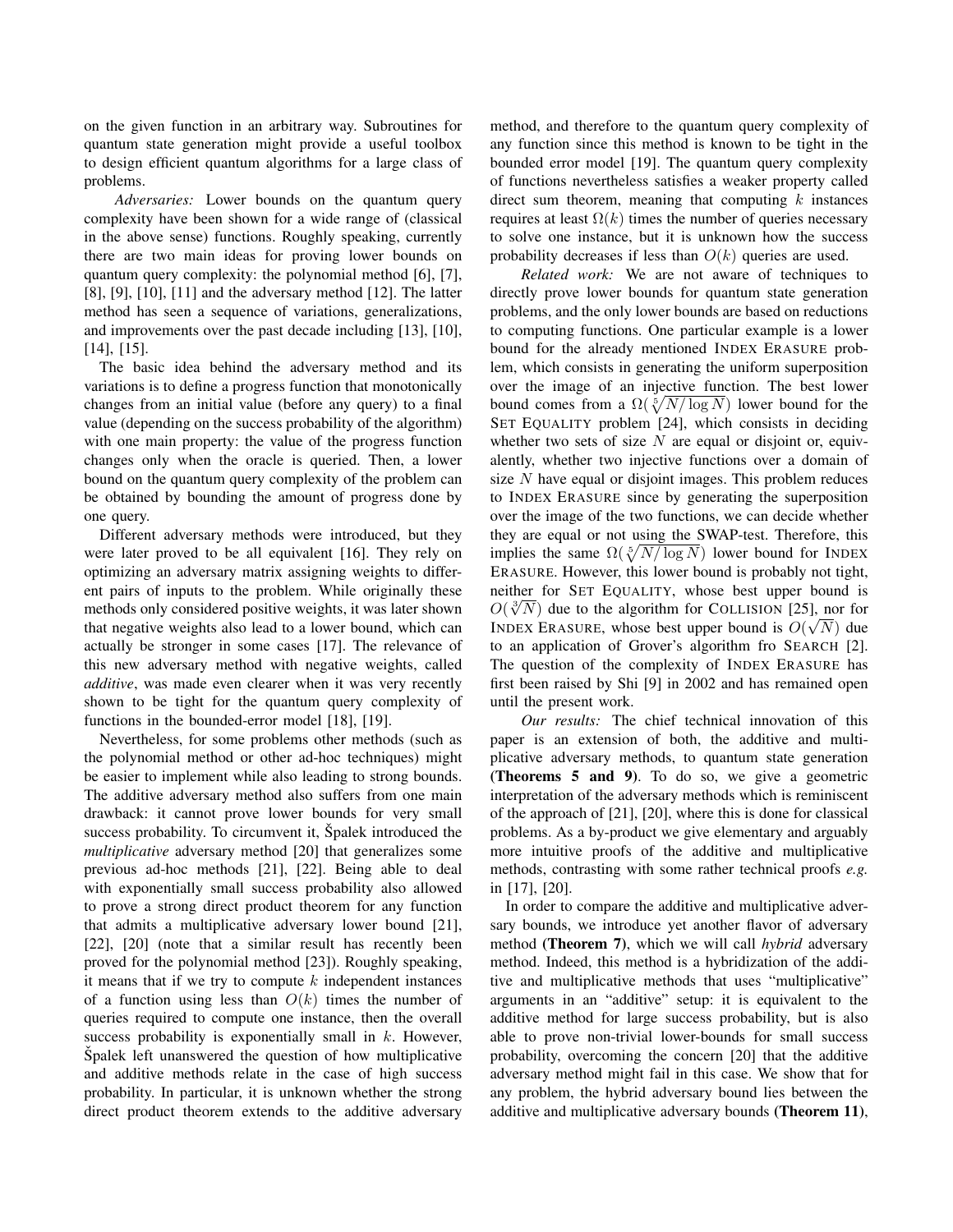answering Spalek's open question about the relative power of these methods [20]. By considering the SEARCH problem for exponentially small success probability, we also conclude that the powers of the three methods are *strictly* increasing, since the corresponding lower bounds scale differently as a function of the success probability in that regime (Theorem 19).

We then extend the strong direct product theorem for the multiplicative adversary bound [20] to quantum state generation problems (Theorem 12). Since we have clarified the relation between the additive and multiplicative adversary methods, this also brings us closer to a similar theorem for the additive adversary method. The most important consequence would be for the quantum query complexity of functions, which would therefore also satisfy a strong direct product theorem since the additive adversary bound is tight in this case [19]. However, it remains to prove some technical lemma about the multiplicative bound to be able to conclude.

As it has been previously pointed out many interesting problems have strong symmetries [21], [22], [20]. We show how studying these symmetries helps to address the two main difficulties of the usage the adversary method, namely, how to choose a good adversary matrix Γ and how to compute the spectral norm of  $\Gamma_x - \Gamma$  (Theorem 17). Following the *automorphism principle* of [17], we define the automorphism group G of P, and its restrictions  $G_x$ , for any input  $x$  to the oracle. We show how computing the norm of  $\Gamma_x - \Gamma$  can be simplified to compute the norm of much smaller matrices that depend only on the irreps of  $G$  and  $G_x$ . For problems with strong symmetries, these matrices typically have size at most  $3 \times 3$  [21], [22], [20]. We have therefore reduced the adversary method from an algebraic problem to the study of the representations of the automorphism group.

Finally, we use our hybrid adversary method to prove a Finally, we use our hybrid adversary method to prove a<br>lower bound of  $\Omega(\sqrt{N})$  for the quantum query complexity of INDEX ERASURE (Theorem 20), which is tight due to the matching upper bound based on Grover's algorithm, therefore closing the open problem stated by Shi [9]. To the best of our knowledge, this is the first lower bound directly proved for the query complexity of a quantum state generation problem. The lower bound is entirely based on the study of the representations of the symmetric group, a technique that might be fruitful for other problems having similar symmetries, such as the SET EQUALITY problem [24], or in turn some stronger quantum state generation approaches to GRAPH ISOMORPHISM.

#### I. ADVERSARY METHODS: GENERAL CONCEPTS

#### *A. Definition of the problem*

In this section, we describe elements which are common to all adversary methods. The goal of these methods is to study the quantum query complexity of some problems in the bounded-error model when we have access to an oracle  $O_f$  computing a function  $f : \Sigma_I \mapsto \Sigma_O$ . In this article, we will consider an oracle acting on two registers, the input register  $\mathcal I$  and the output register  $\mathcal O$ , as:

$$
|x\rangle_{\mathcal{I}}|s\rangle_{\mathcal{O}} \xrightarrow{O_f} |x\rangle_{\mathcal{I}}|s \oplus f(x)\rangle_{\mathcal{O}},
$$

where  $x \in \Sigma_I$  and  $s, f(x) \in \Sigma_O$ . Note that it is also possible to consider other types of oracle, for example computing the value of the function into the phase instead of into another register, but these different models all lead to equivalent notions of query complexity (up to a constant).

We denote by  $F$  the set of all possible functions  $f$  that can be encoded into the oracle. We will consider three types of problems  $P$ , a classical one and two quantum ones:

- Function: Given an oracle  $O<sub>f</sub>$ , compute the classical output  $P(f)$ . The success probability of an algorithm A solving P is  $\min_{f \in F} \Pr[A(f) = \mathcal{P}(f)]$ , where  $A(f)$ is the classical output of the algorithm on oracle  $f$ .
- Coherent quantum state generation: Given an oracle  $O_f$ , generate a quantum state  $|\mathcal{P}(f)\rangle = |\psi_f\rangle$  in some target register  $T$ , and reset all other registers to a default state  $|\overline{0}\rangle$ . Let  $|\psi_f^T\rangle = \sqrt{1 - \varepsilon_f} |\psi_f\rangle |\overline{0}\rangle + \sqrt{\varepsilon_f} |\text{err}_f\rangle$  be the final state of an algorithm  $A$  on oracle  $f$ , where  $|\text{err}_f\rangle \perp |\psi_f\rangle |\bar{0}\rangle$  is some error state. Then, the success probability of A is given by  $\min_{f \in F} (1 - \varepsilon_f)$ .
- Non-coherent quantum state generation: Given an oracle  $O_f$ , generate a quantum state  $|\mathcal{P}(f)\rangle = |\psi_f\rangle$  in some target register  $T$ , while some f-dependent junk state may be generated in other registers. The success probability of an algorithm A solving  $P$  is given by  $\min_{f \in F} \left\| \prod_{\{\psi_f\}} |\psi_f^T \rangle \right\|$ <sup>2</sup>, where  $|\psi_f^T\rangle$  is the final state of the algorithm and  $\Pi_{|\psi_f\rangle}$  is the projector on  $|\psi_f\rangle$ .

Let us note that computing a function is a special case of non-coherent quantum state generation, where all states  $|\mathcal{P}(f)\rangle$  are computational basis states. Indeed, no coherence is needed since the state is in this case measured right after its generation. However, when the quantum state generation is used as a subroutine in a quantum algorithm for another problem, coherence is typically needed to allow interferences between different states. This is in particular the case for solving SET EQUALITY via reduction to INDEX ERASURE, and similarly to solve GRAPH ISOMORPHISM via the quantum state generation approach, since coherence is required to implement the SWAP-test.

Without loss of generality we can consider the algorithm as being a circuit  $C$  consisting of a sequence of unitaries  $U_0, \ldots, U_T$  and oracle calls  $O_f$  acting on the "algorithm" Hilbert space  $A$ .  $A$  can be decomposed into three registers: the input register  $\mathcal{I}$ ; the output register  $\mathcal{O}$  for the oracle; and an additional workspace register W.

At the end of the circuit, a target register  $T$  holds the output of the algorithm. In the classical case, this register is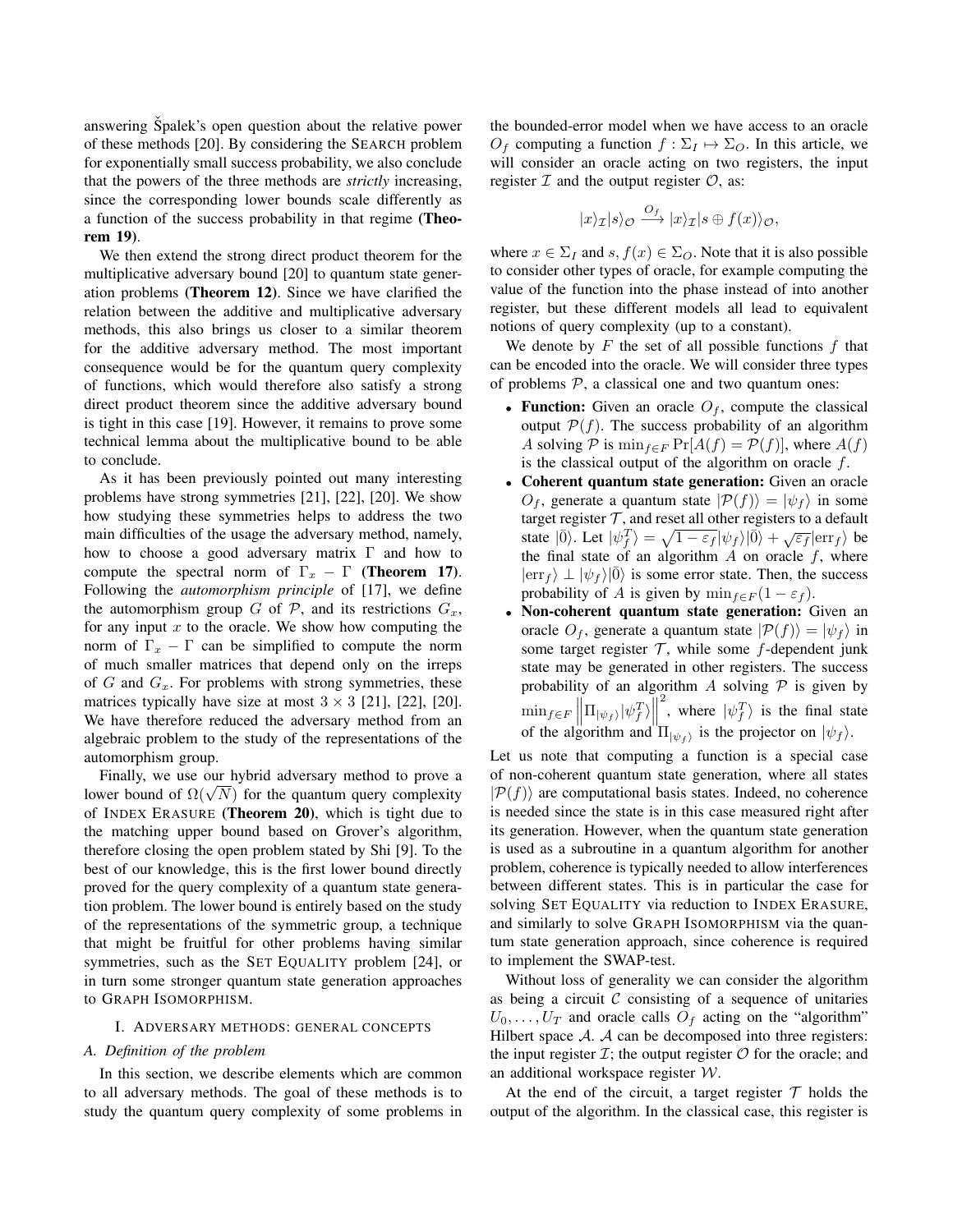measured to obtain the classical output  $A(f)$ . In the quantum case, it holds the output state  $A(f)$ .

In both cases, for a fixed algorithm, we note  $|\psi_f^t\rangle$  the state of the algorithm after the  $t$ -th query. The idea behind the adversary methods is to consider that  $f$  is in fact an input to the oracle. We therefore introduce a function register  $F$ holding this input, and define a *super-oracle* O acting on registers  $\mathcal{I} \otimes \mathcal{O} \otimes \mathcal{F}$  as

$$
|x\rangle_{\mathcal{I}}|s\rangle_{\mathcal{O}}|f\rangle_{\mathcal{F}} \stackrel{O}{\longrightarrow} |x\rangle_{\mathcal{I}}|s \oplus f(x)\rangle_{\mathcal{O}}|f\rangle_{\mathcal{F}}.
$$
 (1)

We see that when the function register F is in state  $|f\rangle$ , O acts on  $\mathcal{I} \otimes \mathcal{O}$  just as  $O_f$ . Suppose, just for the sake of analyzing the algorithm, that we prepare register  $\mathcal F$  in the state  $|\delta\rangle = \frac{1}{\sqrt{2}}$  $\frac{1}{|F|} \sum_{f \in F} |f\rangle$ , the uniform superposition over all the elements of  $F$ , and that we apply the same circuit as before, by replacing each call to  $O<sub>f</sub>$  by a call to O. Intuitively, each oracle call introduces more entanglement between this new register and the algorithm register. The state of this new circuit after the  $t$ -th query is  $|\Psi^t\rangle = -\frac{1}{\sqrt{2}}$  $\frac{1}{|F|} \sum_{f \in F} |\psi_f^t \rangle_{\mathcal{A}} |f \rangle_{\mathcal{F}}.$ 

Note that only oracle calls can modify the state of the function register  $\mathcal F$ , since all other gates only affect the algorithm register  $A = \mathcal{I} \otimes \mathcal{O} \otimes \mathcal{W}$ . The general idea of all adversary methods is to study the evolution of the algorithm by looking at the reduced state of the input register,  $\rho^t\,=\,\text{tr}_{\mathcal{A}}|\Psi^t\rangle\!\langle\Psi^t|\,=\,\frac{1}{|F|}\sum_{f,f'\in F}\langle\psi^t_{f'}|\psi^t_f\rangle|f\rangle\!\langle f'|.$ The algorithm starts with the state  $\rho^0 = |\delta\rangle\langle \delta|$  and ends in a state  $\rho^T$ .

## *B. Adversary matrices and progress function*

The adversary method studies how fast  $\rho^t$  can change from  $\rho^0$  to  $\rho^T$ . We introduce a progress function in order to do so.

Definition 1 (Adversary matrix). *An adversary matrix* Γ *is a Hermitian matrix such that*  $\Gamma|\delta\rangle = |\delta\rangle$ *. An additive adversary matrix also satisfies*  $-\mathbb{I} \preceq \Gamma \preceq \mathbb{I}$  *(i.e.,*  $\|\Gamma\|$  = 1), while a multiplicative adversary matrix satisfies  $\Gamma \succeq \mathbb{I}$ . In both cases, the progress function is defined as  $W^t =$  $\mathrm{tr}\, [\Gamma \rho^t].$ 

We will also use a matrix  $\Gamma_x$  derived from the adversary matrix  $\Gamma$  and defined as follows (for both the additive and the multiplicative case).

**Definition 2** ( $\Gamma_x, D_x$ ). *For any adversary matrix* Γ, *let*  $\Gamma_x =$ Γ◦Dx*, where* ◦ *denotes the Hadamard (element-wise) prod*uct and  $D_x$  is the (0-1)-matrix  $D_x = \sum_{f,f'} \delta_{f(x),f'(x)} |f'\rangle\langle f|$ *where* δ *denotes the Kronecker's delta.*

We will show that the Hadamard product is closely related to oracle calls: when the input register is in the state  $|x\rangle$ , the oracle calls acts on the function register as the Hadamard product with  $D_x$ . It is easy to check that this Hadamard product is a CP-map.

 $\sum_{y} \prod_{y}^{x} \gamma \prod_{y}^{x}$  with  $\prod_{y}^{x} = \sum_{f:f(x)=y} |f\rangle\langle f|$ . **Fact 3.** *The map*  $\gamma \mapsto \gamma \circ D_x$  *is a CP-map and*  $\gamma \circ D_x =$ 

The basic idea of all adversary methods is to bound how much the value of the progress function can change by one oracle call. To study the action of one oracle call, we isolate the registers  $I$  and  $O$  holding the input and output of the oracle from the rest of the algorithm register. Without loss of generality, we may assume that for any oracle call, the output register  $\mathcal O$  is in the state  $|0\rangle_{\mathcal O}$  (*computing* oracle call) or  $|f(x)\rangle_{\mathcal{O}}$  *(uncomputing* oracle call). Indeed, an oracle call for any other state  $|s\rangle_{\mathcal{O}}$  may be simulated by one computing oracle call,  $O(\log |\Sigma_O|)$  XOR gates and one uncomputing oracle call. Therefore, this assumption only increases the query complexity by a factor at most 2.

# II. THE DIFFERENT ADVERSARY METHODS

## *A. Lower bounds*

**Definition 4** ( $\rho^{\odot}$ , junk matrix). *For a quantum state generation problem*  $P$  *such that*  $|P(f)\rangle = |\psi_f\rangle$ *, we denote* by  $\rho^{\odot}$  the target *state*  $\rho^{\odot} = \frac{1}{|F|} \sum_{f,f' \in F} \langle \psi_f | \psi_{f'} \rangle | f' \rangle \langle f |$ . *In the non-coherent case, we call junk matrix any Gram matrix*  $M$  of size  $|F| \times |F|$  such that  $M_{ij} = \langle v_i | v_j \rangle$ , where  $\{v_i : i \in [|F|] \}$  *is a set of unit vectors (or, equivalently, any semi-definite matrix* M *such that*  $M_{ii} = 1$  *for any*  $i \in [F|]$ *). In the coherent case, we call junk matrix the all-1 matrix of size*  $|F| \times |F|$ *.* 

Theorem 5 (Additive adversary method [17]). *Consider a quantum algorithm solving* P *with success probability at least*  $1 - \varepsilon$ *, and let*  $\Gamma$  *be an additive adversary matrix such that*  $\text{tr} \left[ \tilde{\Gamma}(\rho^{\odot} \circ M) \right] = 0$  *for any junk matrix M. Then,*  $Q_{\varepsilon}(\mathcal{P}) \ge \frac{1 - C(\varepsilon)}{\max_{x} \|\tilde{\Gamma}_{x} - \tilde{\Gamma}\|}$  where  $C(\varepsilon) = \varepsilon + 2\sqrt{\varepsilon(1-\varepsilon)}$ 

For classical problems, we now prove that our method generalizes [17]. Indeed, our condition on the adversary matrix is different, which allows us to also deal with quantum problems. However, for classical problems, the following lemma shows that the usual condition implies our modified condition. Let  $P(f)$  be the function to be computed.

**Lemma 6.** tr 
$$
[\tilde{\Gamma}(\rho^{\odot} \circ M)] = 0
$$
 for any matrix M if and only if  $\tilde{\Gamma}_{ff'}$  = 0 for any f, f' such that  $\mathcal{P}(f) = \mathcal{P}(f')$ .

The original adversary method can only prove a lower bound when  $C(\varepsilon) < 1$ , that is, when the success probability  $1-\varepsilon > \frac{4}{5}$ . For smaller success probability, we need to prove a stronger bound on the final value of the progress function  $\tilde{W}^T$ . Inspired by the multiplicative adversary method [20], we prove the following *hybrid* adversary bound.

Theorem 7 (Hybrid adversary method). *Consider a quantum algorithm solving*  $P$  *with success at least*  $1 - \varepsilon$ *. Let*  $\Gamma$ *be any additive adversary matrix, V*bad *be the direct sum of eigenspaces of* Γ˜ *with eigenvalue strictly larger than*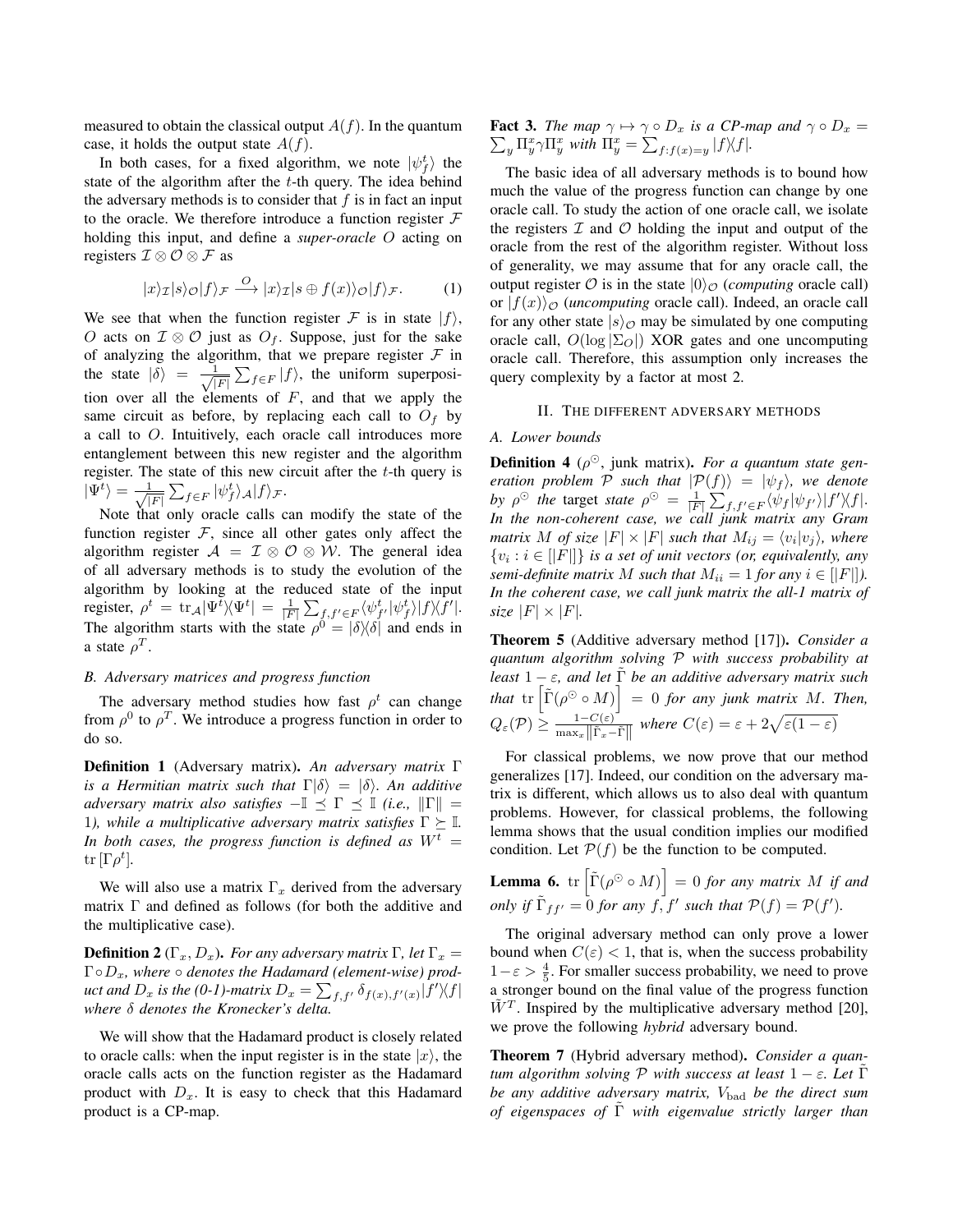$\tilde{\lambda}$  < 1, and assume that  $tr\left[\Pi_{bad}(\rho^{\odot} \circ M)\right] \leq \eta$  for any *junk matrix M, where*  $\Pi_{bad}$  *is the projector on*  $V_{bad}$ *, and*  $0 \leq \eta \leq 1 - \varepsilon$ . We have  $Q_{\varepsilon}(\mathcal{P}) \geq \frac{\tilde{K}(\tilde{\Gamma}, \tilde{\lambda}, \varepsilon)}{\max_{\mathcal{P}} ||\tilde{\Gamma}||_{\infty}}$  $\frac{K(\Gamma,\lambda,\varepsilon)}{\max_x \|\tilde{\Gamma}_x-\tilde{\Gamma}\|}$  where  $\tilde{K}(\tilde{\Gamma}, \tilde{\lambda}, \varepsilon) = (1 - \tilde{\lambda})(\sqrt{1 - \varepsilon} - \sqrt{\eta})^2.$ 

For classical problems, we can use the following lemma:

**Lemma 8.** Let  $\Pi_{bad}$  be the projector on  $V_{bad}$ ,  $\Pi_z$  =  $\sum_{\mathcal{P}(f)=z} |f\rangle\langle f|$ , and assume that  $\|\Pi_z\Pi_{bad}\|^2 \leq \eta$  for any z. Then,  $\text{tr}[\Pi_{bad}(\rho^{\odot} \circ M)] \leq \eta$  for any junk matrix M.

Theorem 9 (Multiplicative adversary method [20]). *Consider a quantum algorithm solving* P *with success at least*  $1−ε$ *. Let* Γ *be any multiplicative adversary matrix,*  $V_{bad}$  *be the direct sum of eigenspaces of* Γ *with eigenvalue strictly smaller than*  $\lambda > 1$ *, and assume that*  $\text{tr}[\Pi_{\text{bad}}(\rho^{\odot} \circ M)] \leq \eta$ *for any junk matrix M, where*  $\Pi_{\mathrm{bad}}$  *is the projector on*  $V_{\mathrm{bad}}$ *, and*  $0 \leq \eta \leq 1 - \varepsilon$ *. We have* 

$$
Q_{\varepsilon}(\mathcal{P}) \ge \frac{\log K(\Gamma, \lambda, \varepsilon)}{\log \max \left\{ \left\| \Gamma_x^{1/2} \Gamma^{-1/2} \right\|^2, \left\| \Gamma^{1/2} \Gamma_x^{-1/2} \right\|^2 : \forall x \in \mathcal{I} \right\}},
$$
  
where  $K(\Gamma, \lambda, \varepsilon) = 1 + (\lambda - 1)(\sqrt{1 - \varepsilon} - \sqrt{\eta})^2$ .

 $\overline{1-\varepsilon}$  –  $\sqrt{\eta}$ *.*

Note that since the condition on the adversary matrix is very similar as for the hybrid adversary, we can also use an analogue of Lemma 8 to choose the adversary matrix in the special case of classical problems. This implies that our method is an extension of Spalek's original multiplicative adversary method [20].

## *B. Comparison of the adversary methods*

We show that the three methods are progressively stronger.

Definition 10. *We define the* additive adversary bound *and the* hybrid adversary bound *respectively as*

$$
ADV_{\varepsilon}^{\pm}(\mathcal{P}) = \max_{\tilde{\Gamma}} \frac{1 - C(\varepsilon)}{\max_{x} ||\tilde{\Gamma} - \tilde{\Gamma}_{x}||},
$$

$$
\widetilde{\text{ADV}}_{\varepsilon}(\mathcal{P}) = \max_{\tilde{\Gamma}, \tilde{\lambda} < 1} \frac{\tilde{K}(\tilde{\Gamma}, \tilde{\lambda}, \varepsilon)}{\max_{x} ||\tilde{\Gamma} - \tilde{\Gamma}_{x}||}
$$

*where, for* ADV<sup>±</sup>*, the maximum is taken over additive*  $adversary$  matrices  $\tilde{\Gamma}$  such that  $\text{tr}\left[ \tilde{\Gamma}(\rho^{\odot} \circ M) \right] = 0$  for any *junk matrix M, while for ADV it is taken over all additive adversary matrices. Finally, we define the* multiplicative adversary bound *as*  $\text{MADV}_{\varepsilon}(\mathcal{P}) = \sup_{\lambda > 1} \text{MADV}_{\varepsilon}^{(\lambda)}(\mathcal{P})$ *where*

$$
\text{MADV}_{\varepsilon}^{(\lambda)}(\mathcal{P}) = \sup_{\Gamma} \frac{\log K(\Gamma, \lambda, \varepsilon)}{\log \max \left\{ \left\| \Gamma_x^{1/2} \Gamma^{-1/2} \right\|^2, \left\| \Gamma^{1/2} \Gamma_x^{-1/2} \right\|^2 : \forall x \in \mathcal{I} \right\}},
$$

*and the supremum is taken over all multiplicative adversary matrices* Γ*.*

**Theorem 11.** 
$$
\text{MADV}_{\varepsilon}(\mathcal{P}) \geq \widetilde{\text{ADV}}_{\varepsilon}(\mathcal{P}) \geq \text{ADV}_{\varepsilon}^{\pm}(\mathcal{P})/60.
$$

*Proof:* The second inequality is obtained by a straightforward comparison of the bound on the final value of the progress function. The first inequality relies on  $\lim_{\lambda\to 1} \text{MADV}_{\varepsilon}^{(\lambda)}(\mathcal{P}) \geq \widetilde{\text{ADV}}_{\varepsilon}(\mathcal{P})$ . This is proven by using a multiplicative adversary matrix  $\Gamma(\gamma) = \mathbb{I} + \gamma(\mathbb{I} - \Gamma)$ with threshold  $\lambda(\gamma) = 1 + \gamma(1 - \lambda)$ , where  $\Gamma$  and  $\lambda$  are the optimal adversary matrix and threshold for the hybrid method, and taking the limit  $\gamma \to 0$ .

#### *C. Strong direct product theorem*

We can show that Spalek's strong direct product theorem also holds for quantum state generation problems.

**Theorem 12** (Strong direct product). *For any*  $\varepsilon > 0$  *and*  $\lambda > 1$  *there exist a constant*  $0 < c < 1$  *and an integer*  $k_0$ *such that for any problem*  $P$  *and*  $k > k_0$ *:* 

$$
\text{MADV}_{1-c^k}^{(\lambda)}(\mathcal{P}^{(k)}) \ge \frac{k}{10} \cdot \text{MADV}_{\varepsilon}^{(\lambda)}(\mathcal{P}).
$$

Let us note that while we have proved that the multiplicative adversary method is stronger than the additive one, we cannot directly conclude that this strong direct product theorem also applies to the additive bound. This is because we can only prove that the multiplicative adversary method becomes stronger in the limit of  $\lambda$  going to 1, while in the same limit the constant  $c$  in the theorem also goes to 1. Therefore, this only implies a direct sum theorem for the additive adversary bound. To conclude that it also satisfies a direct product theorem, one approach would be to prove that whenever the multiplicative adversary method can prove a lower bound in the limit  $\lambda \rightarrow 1$ , there exists some fixed  $\lambda > 1$  which leads to the same bound. The most important consequence would be for the quantum query complexity of functions, which would itself satisfy a strong direct product theorem for any function, since the additive adversary method is known to be tight in that case [18], [19].

### III. REPRESENTATION THEORY

In this section we will study how the symmetries of the problem can help choosing the adversary matrix and in turn obtain the lower bounds. Recall that the oracle computes a function  $f \in F$  from  $\Sigma_I$  to  $\Sigma_O$ , where the input alphabet has size  $N = |\Sigma_I|$  and the output alphabet has size  $M = |\Sigma_O|$ . Let us consider permutations  $(\pi, \tau) \in S_N \times S_M$  acting on  $f \in F$  as  $f_{\pi,\tau} = \tau \circ f \circ \pi$ , that is,  $f_{\pi,\tau} : \Sigma_I \mapsto \Sigma_O : x \mapsto$  $\tau(f(\pi(x))).$ 

Definition 13 (Automorphism group of P). *We call a group*  $G \subseteq S_N \times S_M$  *an* automorphism group *of a problem* P *if* 

- *For any*  $(\pi, \tau) \in G$  *and*  $f \in F$ *, we have*  $f_{\pi, \tau} \in F$ *.*
- For any  $(\pi, \tau) \in G$ , there exists a unitary  $V_{\pi, \tau}$  such *that*  $V_{\pi,\tau}|\mathcal{P}(f)\rangle = |\mathcal{P}(f_{\pi,\tau})\rangle$  *for all*  $f \in F$ *.*

Note that from an oracle for  $f$ , it is easy to simulate an oracle for  $f_{\pi,\tau}$  by prefixing and appending the necessary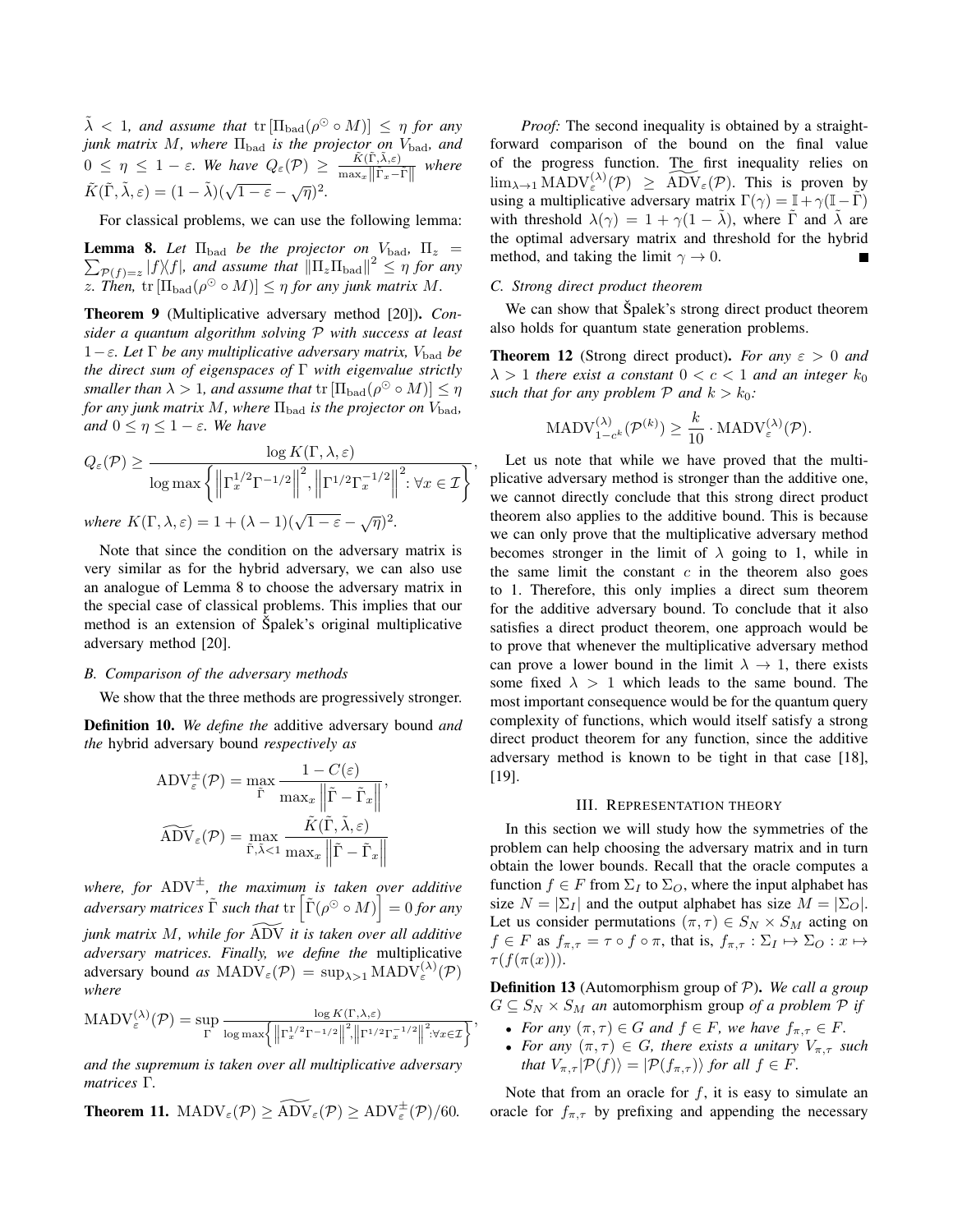permutations on the input and output registers. Consider for example a computing oracle call. Then,  $O_{f_{\pi,\tau}}$  acts on  $|x\rangle|0\rangle$ just as  $(\pi^{-1} \otimes \tau)O_f(\pi \otimes \mathbb{I}).$ 

Therefore, if  $(\pi, \tau)$  is an element of an automorphism G of  $\mathcal P$ , we can solve the problem with oracle f in the following indirect way:

- 1) Solve the problem for  $f_{\pi,\tau}$ , which will prepare a state close to  $|\mathcal{P}(f_{\pi,\tau})\rangle$ .
- 2) Apply  $V_{\pi,\tau}^{\dagger}$  to map this state to a state close to  $|\mathcal{P}(f)\rangle$ .

Since we want the algorithm to work just as well for any possible  $f$ , we can use this property to symmetrize the circuit. The idea is to solve the algorithm for  $f$  by solving it for  $f_{\pi,\tau}$  for all possible  $(\pi,\tau) \in G$  simultaneously in superposition. Just as we considered  $|f\rangle$  as an additional input to the circuit, we can also use the same mathematical trick and consider  $|\pi, \tau\rangle$  as another input. We then run the algorithm on the superposition  $-\frac{1}{4}$  $\frac{1}{|G|} \sum_{(\pi,\tau) \in G} |\pi,\tau\rangle$ . Note that we can assume without loss of generality that the best algorithm for  $P$  is symmetrized. Indeed, for any algorithm for  $P$  with success probability  $p$  and query complexity  $T$ , the symmetrized version will have the same query complexity and a success probability at least  $p$ . For the same reason, we can also assume that the optimal adversary matrix satisfies a similar symmetry, in the following sense:

**Lemma 14.** *For all*  $(\pi, \tau) \in G$ *, let*  $U_{\pi, \tau}$  *be the unitary that maps*  $|f\rangle$  *onto*  $|f_{\pi,\tau}\rangle$ *. Then, we can assume without loss of generality that the optimal adversary matrix* Γ *satisfies*  $U_{\pi,\tau} \Gamma U_{\pi,\tau}^{\dagger} = \Gamma$  for any  $(\pi,\tau) \in G$ .

Note that the mapping  $U : (\pi, \tau) \mapsto U_{\pi, \tau}$  defines a representation of the automorphism group  $G$  and that Lemma 14 implies that Γ commutes with  $U_{\pi,\tau}$  for any  $(\pi, \tau) \in G$ . This means that the matrices  $U_{\pi, \tau}$  and  $\Gamma$  blockdiagonalize simultaneously in a common basis, where each block corresponds to a different irrep of  $G$  in  $U$ . From now on, we will consider the special case where  $U$  is multiplicityfree. This happens for different interesting problems, such as  $t$ -FOLD SEARCH  $[22]$ ,  $[20]$  and INDEX ERASURE (see Section IV-B), as a consequence of the following lemma.

**Lemma 15.** *If, for any*  $f, g \in F$ *, there exists*  $(\pi, \tau) \in G$ *such that*  $g = f_{\pi, \tau}$  *and*  $g_{\pi, \tau} = f$ *, then U is multiplicity-free.* 

*Proof:* Let us consider the set of matrices  $\mathcal{M} = \{A \in$  $\mathbb{C}^{|F|\times|F|}$ :  $\forall (\pi,\tau) \in G$ ,  $U_{\pi,\tau}AU_{\pi,\tau}^{\dagger} = A$ . It is easy to see that for any  $A, B \in \mathcal{M}$ , we have  $AB \in \mathcal{M}$ , therefore M defines an algebra. Note that  $U$  is multiplicity-free if and only if  $M$  is commutative, in which case all matrices in  $M$  diagonalize in a common basis  $[26, p. 65]$ . For any matrix  $A \in \mathcal{M}$ , we have  $A^t = A$  since there exists  $(\pi, \tau) \in G$  such  $\langle f|A|g\rangle = \langle f|U_{\pi, \tau}AU_{\pi, \tau}^{\dagger}|g\rangle = \langle g|A|f\rangle.$ This immediately implies that for any  $A, B \in \mathcal{M}$ , we have  $AB = (AB)^t = B^t A^t = BA$ , therefore M is a commutative algebra. (More precisely, it is a Bose-Mesner algebra associated to an association scheme [27])

Recall that oracle calls are closely related to the Hadamard product with  $D_x$ . We show that the invariance of  $\Gamma$  under the action of a group G implies the invariance of  $\Gamma_x = \Gamma \circ D_x$ under the action of the subgroup  $G_x$  of G that leaves x invariant.

**Lemma 16.** *For any*  $x \in \Sigma_I$  *and*  $y \in \Sigma_O$ *, let us define the following subgroups of* G

$$
G_{xy} = \{ (\pi, \tau) \in G : \pi(x) = x, \tau(y) = y \},
$$
  
\n
$$
G_x = \{ (\pi, \tau) \in G : \pi(x) = x \}.
$$

*Then*  $\Pi_y^x$  satisfies  $U_{\pi,\tau} \Pi_y^x U_{\pi,\tau}^{\dagger} = \Pi_y^x$  for any  $(\pi,\tau) \in G_{xy}$ , and  $\Gamma_x$  *satisfies*  $U_{\pi,\tau}\Gamma_x U_{\pi,\tau}^{\dagger} = \Gamma_x$  *for any*  $(\pi,\tau) \in G_x$ *.* 

*Proof:* Recall that by definition of  $\Pi_y^x$ , we have  $U_{\pi,\tau} \Pi_y^x U_{\pi,\tau}^{\dagger} = \Pi_{\tau(y)}^{\pi^{-1}(x)}$  $\pi_{\tau(y)}^{(\pi)}$  for any  $(\pi, \tau) \in G$ . This immediately implies the first part of the lemma for  $(\pi, \tau) \in G_{xy}$ . Moreover, Fact 3 and Lemma 14 imply that  $U_{\pi,\tau}\Gamma_x U_{\pi,\tau}^{\dagger} =$  $\Gamma_{\pi^{-1}(x)}$  for any  $(\pi, \tau) \in G$ . This implies the second part of the lemma for  $(\pi, \tau) \in G_x$ .

Since  $U$  is a representation of  $G$ , it is also a representation of the subgroup  $G_x$ . However, even if  $\mathcal U$  is multiplicity-free with respect to  $G$ , it is typically not with respect to  $G_x$ . Indeed, when restricting  $G$  to  $G_x$ , multiplicities can happen due to two different mechanisms. First, an irrep can become reducible, and one of the new smaller irreps can be a copy of another irrep. Secondly, two irreps that are different for G could be the same when we restrict to the elements of  $G_x$ . Let us identify an irrep of  $G_x$  by three indices  $(k, l, m)$ : the first index identifies the irrep  $k$  of  $G$  from which it originates, the second index identifies the irrep  $l$  of  $G_x$ , and the last index allows to discriminate betwen different copies of the same irrep of  $G_x$ . For example, two irreps having the same index  $l$  but different indices  $k$  are two copies of the same irrep of  $G_x$  originating from different irreps of G. Also, we denote by  $V_{k,l,m}$  the subspace spanned by irrep  $(k, l, m)$ . These subspaces are such that  $\bigoplus_{l,m} V_{k,l,m} = V_k$ , where  $V_k$ is the subspace spanned by the irrep  $k$  of  $G$  (we assume that  $V_{k,l,m}$  is empty if  $(k, l, m)$  does not correspond to a valid irrep). In the following, it will also be useful to define  $W_l = \bigoplus_{k,m} V_{k,l,m}$  which is sometimes called the isotypical component corresponding to  $l$  [28].

When  $U$  is multiplicity-free, Lemma 14 implies that  $\Gamma$ diagonalizes in the irrep basis. Then to choose the adversary matrix, it suffices to assign weights  $\gamma_k$  to each irrep k of G, i.e.,  $\Gamma = \sum_{k} \gamma_k \Pi_k$ . Moreover, it also implies that computing the associated adversary bounds boils down to bounding for each irrep l of  $G_x$  the norm of a small  $m_l \times m_l$  matrix, where  $m_l$  is the multiplicity of irrep l.

Theorem 17. *Let* U *be multiplicity-free for* G*. Then, we*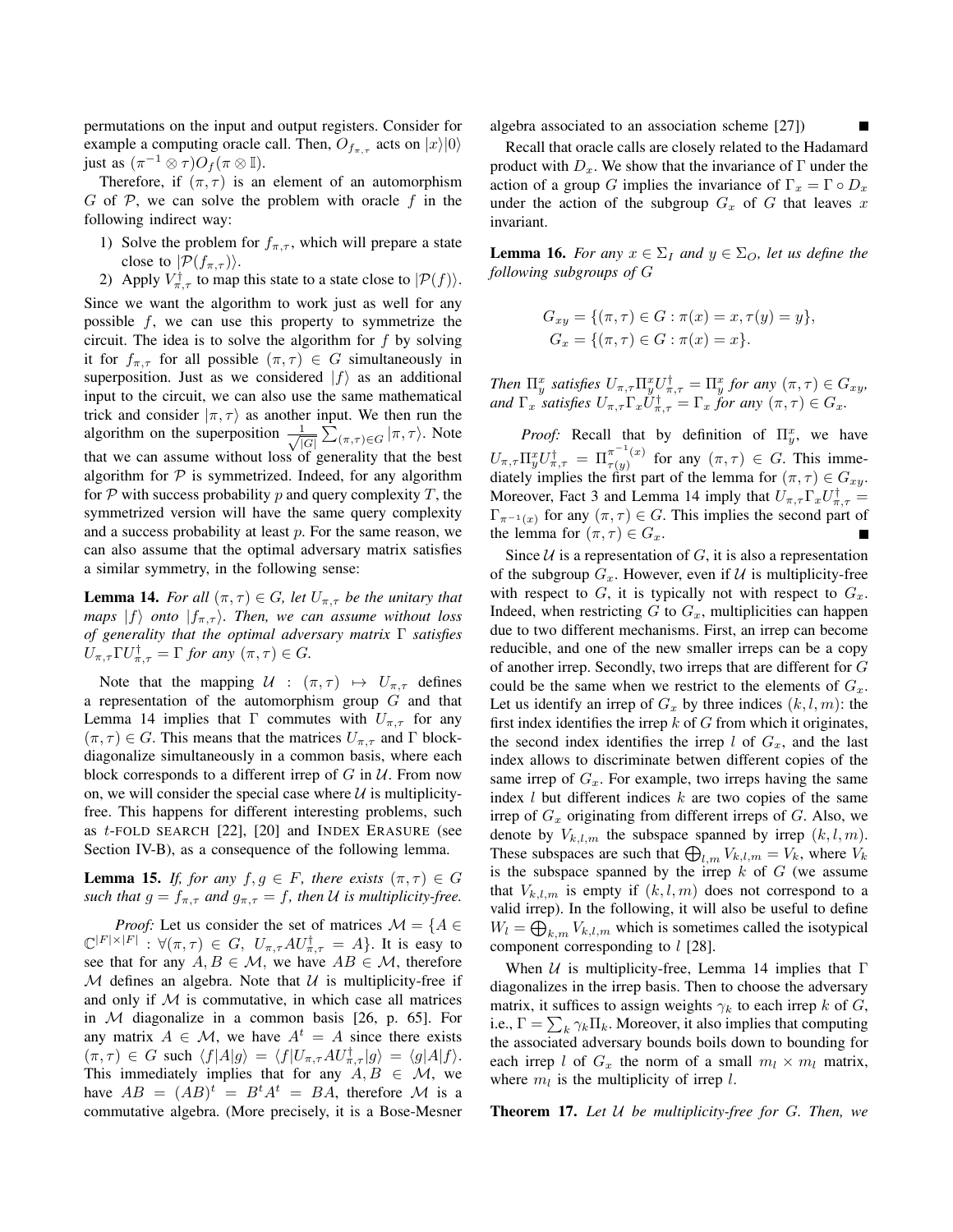*have*

$$
\left\| \tilde{\Gamma}_x - \tilde{\Gamma} \right\| = \max_l \left\| \tilde{\Delta}_x^l \right\|, \qquad \left\| \Gamma_x^{1/2} \Gamma^{-1/2} \right\|^2 = \max_l \left\| \Delta_x^l \right\|,
$$

$$
\left\| \Gamma^{1/2} \Gamma_x^{-1/2} \right\|^2 = \max_l \left\| (\Delta_x^l)^{-1} \right\|,
$$

*where the maximums are over irreps l of*  $G_x$ *. For each irrep l*,  $\tilde{\Delta}_x^l$  and  $\Delta_x^l$  are  $m_l \times m_l$  *matrices, where*  $m_l$  *is the multiplicity of l for*  $G_x$ *, with elements labeled by the different copies of the irrep and such that*

$$
\begin{split} (\tilde{\Delta}^l_x)_{k_1m_1k_2m_2} =& \frac{1}{d_l}\sum_{k,y}\gamma_k\mathrm{tr}\left[\Pi_y^x\Pi_k\Pi_y^x\Pi_{k_1m_1\leftarrow k_2m_2}\right]\\ &- \gamma_{k_1}\delta_{k_1k_2},\\ (\Delta^l_x)_{k_1m_1k_2m_2} =& \frac{1}{d_l}\sum_{k,y}\frac{\gamma_k}{\sqrt{\gamma_{k_1}\gamma_{k_2}}}\mathrm{tr}\left[\Pi_y^x\Pi_k\Pi_y^x\Pi_{k_1m_1\leftarrow k_2m_2}\right] \end{split}
$$

*where*  $d_l$  *is the dimension of irrep* l *and*  $\prod_{k_1m_1\leftarrow k_2m_2}^{l}$  *is the* "transporter" *from*  $V_{k_2, l, m_2}$  *to*  $V_{k_1, l, m_1}$ *, i.e., the operator* that maps any state in  $V_{k_2,l,m_2}$  to the corresponding state *in*  $V_{k_1, l, m_1}$ .

We see that to obtain the adversary bounds, we need to compute the traces of products of four operators. Since  $G_{xy}$ is a subgroup of both  $G$  and  $G_x$ , each of these operators can be decomposed into a sum of projectors onto irreps of  $G_{xy}$  (or transporters from and to these irreps). To compute these traces, we can use the following lemma, which shows that it is sufficient to compute the traces of products of two projectors onto irreps of  $G_{xy}$ .

**Lemma 18.** Let  $\lambda, \mu, \nu_1, \nu_2$  denote irreps of  $G_{xy}$ . If *any of*  $\mu, \nu_1$  *or*  $\nu_2$  *is not isomorphic to*  $\lambda$ *, then*  $\text{tr}\left[\Pi_{\lambda}\Pi_{\mu}\Pi_{\lambda}\Pi_{\nu_1\leftarrow\nu_2}\right]=0$ . *Otherwise, we have* 

$$
\text{tr}\left[\Pi_{\lambda}\Pi_{\mu}\Pi_{\lambda}\Pi_{\nu_{1}\leftarrow\nu_{2}}\right] = \frac{1}{d}\text{tr}\left[\Pi_{\lambda}\Pi_{\mu}\right] \cdot \text{tr}\left[\Pi_{\lambda}\Pi_{\nu_{1}\leftarrow\nu_{2}}\right],
$$
\n
$$
\left|\text{tr}\left[\Pi_{\lambda}\Pi_{\nu_{1}\leftarrow\nu_{2}}\right]\right| = \sqrt{\text{tr}\left[\Pi_{\lambda}\Pi_{\nu_{1}}\right] \cdot \text{tr}\left[\Pi_{\lambda}\Pi_{\nu_{2}}\right]},
$$

*where* d *is the dimension of the representation* λ*.*

#### IV. APPLICATIONS

*A.* SEARCH

By considering Grover's SEARCH problem [2], which we denote  $SEARCH<sub>n</sub>$ , we can show that the inequalities in Theorem 11 are strict.

**Theorem 19.** For any 
$$
0 < \varepsilon < 1 - \frac{1}{n}
$$
, we have  
\n
$$
ADV_{\varepsilon}^{\pm}(\text{SEARCH}_n) = \Omega \left( (1 - \varepsilon - 2\sqrt{\varepsilon(1-\varepsilon)})\sqrt{n} \right)
$$

$$
\widetilde{\text{ADV}}_{\varepsilon}(\text{SEARCH}_n) = \Omega\left((\sqrt{1-\varepsilon} - 1/\sqrt{n})^2\sqrt{n}\right)
$$

$$
\text{MADV}_{\varepsilon}(\text{SEARCH}_n) = \Omega\left((\sqrt{1-\varepsilon} - 1/\sqrt{n})\sqrt{n}\right).
$$

*In particular, for*  $\varepsilon > 1/5$ *, we have*  $\text{MADV}_{\varepsilon}(\text{SEARCH}_n)$  $\widetilde{\mathrm{ADV}}_{\varepsilon}(\mathrm{SEARCH}_n) > \mathrm{ADV}_{\varepsilon}^{\pm}(\mathrm{SEARCH}_n).$ 

The  $\Omega(\sqrt{n})$  lower bound for large success probability is well-known (see e.g [6]), and the case of small success probability has been studied in [21], [20] using the multiplicative adversary method. The fact that a non-trivial bound can also be found in this regime using an additive adversary method (our hybrid method) is new to the present work.

#### *B.* INDEX ERASURE

Let us now consider the following coherent quantum state generation problem, called INDEX ERASURE [9]: given an oracle for an injective function  $f : [N] \to [M]$ , coherently generate the superposition  $|\psi_f\rangle = \frac{1}{\sqrt{2}}$  $\frac{1}{N} \sum_{x=1}^{N} |f(x)\rangle$  over the image of  $f$ .

The previously best known lower bound for INDEX ERA-SURE is  $\Omega(\sqrt[5]{N/\log N})$ , which follows from a reduction to the SET EQUALITY problem [24]. It is also known that this problem may be solved with  $O(\sqrt{N})$  oracle calls. Indeed, given  $|f(x)\rangle$ , one can find the index  $|x\rangle$  with  $O(\sqrt{N})$ oracle calls using Grover's algorithm for SEARCH [2]. Therefore, the quantum circuit for this algorithm maps the superposition  $|\psi_f\rangle = \frac{1}{\sqrt{2}}$  $\frac{1}{N} \sum_{x=1}^{N} |f(x)\rangle$  to the the state  $\frac{1}{6}$  $\frac{1}{N} \sum_{x=1}^{N} |x\rangle |f(x)\rangle$ . The algorithm for INDEX ERASURE then follows by inverting this circuit. We now show that this algorithm is optimal by proving a matching lower bound using the hybrid adversary method.

**Theorem 20.** *For any*  $0 < \varepsilon < 1 - \frac{N}{M}$ , we have  $Q_{\varepsilon}(\text{INDEX ERASURE}) = \Theta(\sqrt{N}).$ 

*Proof:* Let  $(\pi, \tau) \in S_N \times S_M$  act on the set F of injective functions from [N] to [M] by mapping f to  $f_{\pi,\tau}$  =  $\tau \circ f \circ \pi$ . Since we can obtain the state  $|\psi_f\rangle$  from  $|\psi_{f_{\pi,\tau}}\rangle$ by applying the permutation  $\tau^{-1}$  on the target register, the whole group  $G = S_N \times S_M$  defines an automorphism group for the problem.

Let us study the representation  $U$  corresponding to the action of  $G$  on the set of injective functions  $F$ . From Lemma 15, this representation is multiplicity-free: indeed, for any  $f, g \in F$ , it is easy to construct a group element  $(\pi, \tau)$  that maps both f to g and g to f. Therefore, any irrep of  $G$  appears in  $U$  at most once. Let us now show that many irreps do not appear at all. Recall that irreps of  $G = S_N \times S_M$  can be represented by pairs of Young diagrams  $(\lambda_N, \lambda_M)$ , where  $\lambda_N$  has N boxes, and  $\lambda_M$  has  $M$  boxes [29]. We show that only irreps where the diagram  $\lambda_N$  is contained in the diagram  $\lambda_M$  can appear. We show this by induction on M, starting from  $M = N$ . For the base case, the set of injective functions  $F$  is isomorphic to the set of permutations in  $S_N$ , and  $(\pi, \tau) \in S_N \times S_N$  acts on a permutation  $\sigma$  as  $\tau \sigma \pi$ . Therefore, the only irreps which occur in  $U$  are those where the two diagrams are the same, that is,  $\lambda_N = \lambda_M$ . When extending the range of functions in F from M to  $M + 1$ , we induce irreps of  $S_N \times S_M$  to irreps of  $S_N \times S_{M+1}$  by adding an extra box on the diagram corresponding to  $S_M$ . Since we start from a case where the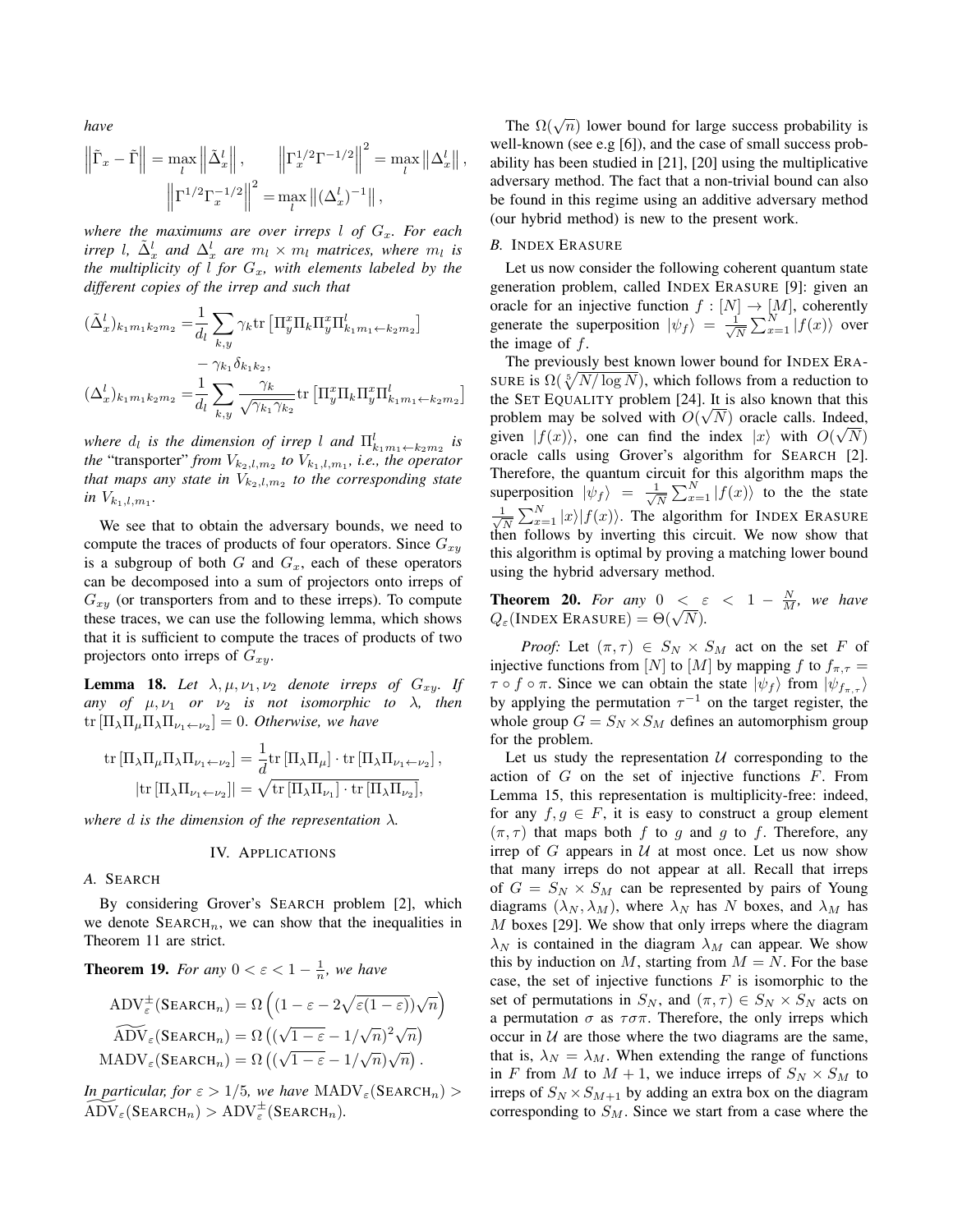two diagrams are the same, we can only obtain pairs of diagrams  $(\lambda_N, \lambda_M)$  where  $\lambda_N$  is contained inside  $\lambda_M$ .

The initial state is  $\rho_0 = |\delta\rangle\langle\delta|$ , where  $|\delta\rangle$  $\frac{1}{\sqrt{2}}$  $\frac{1}{|F|} \sum_{f \in F} |f\rangle$  is the superposition over all injective functions, which is invariant under any element  $(\pi, \tau) \in G$ . Therefore, it corresponds to the trivial one-dimensional irrep of  $S_N \times S_M$ , represented by a pair of diagrams  $(\lambda_N, \lambda_M)$  where both diagrams contain only one row of N and M boxes, respectively. Let  $V_0 = \text{Span}\{|\delta\rangle\}$  be the corresponding one-dimensional subspace. We now show that the target state  $\rho^{\odot}$  is a mixed state over  $V_0 \oplus V_1$ , where  $V_1 =$  $\text{Span}\{|\phi_u\rangle : y \in [M]\}$  is the  $(M-1)$ -dimensional subspace spanned by states  $|\phi_y\rangle = \sqrt{1 - (N/M)} |\psi_y\rangle - \sqrt{N/M} |\bar{\psi}_y\rangle$ ,  $|\psi_y\rangle$  being the uniform superposition over functions f such that  $y \in \text{Im}(f)$ , and  $|\bar{\psi}_y\rangle$  the uniform superposition over functions f such that  $y \notin \text{Im}(f)$ . This subspace corresponds to the irrep represented by diagrams  $(\lambda_N, \lambda_M)$  where  $\lambda_N$ contains only one row of N boxes, and  $\lambda_M$  has  $M - 1$ boxes on the first row and one box on the second. We have for the target state

$$
\rho^{\odot} = \frac{1}{|F|} \sum_{f, f' \in F} \frac{|\text{Im}(f) \cap \text{Im}(f')|}{N} |f'\rangle\langle f| = \frac{1}{M} \sum_{y=1}^{M} |\psi_y\rangle\langle\psi_y|
$$
  
= 
$$
\frac{N}{M} |\delta\rangle\langle\delta| + \left(1 - \frac{N}{M}\right) \frac{1}{M} \sum_{y=1}^{M} |\phi_y\rangle\langle\phi_y|
$$
  
= 
$$
\frac{N}{M} \rho_0 + \left(1 - \frac{N}{M}\right) \rho_1,
$$

where  $\rho_0$  and  $\rho_1$  are the maximally mixed states over  $V_0$ and  $V_1$ , respectively.

Since we start from state  $\rho_0$  and we want to reach state  $\rho^{\odot}$  which has a large weight over  $\rho_1$ , the strategy for the lower bound is to show that it is hard to transfer weight from  $V_0$  to  $V_1$ . More precisely, we divide all irreps (and by consequence their corresponding subspaces) into two sets: one set of *bad* irreps containing all irreps represented by diagrams  $(\lambda_N, \lambda_M)$  where  $\lambda_N$  and  $\lambda_M$  only differ in their first row, and one set of *good* irreps containing all the other irreps. By this definition, the irrep corresponding to  $V_0$  is bad, while the irrep corresponding to  $V_1$  is good. The lower bound is based on the fact that it is hard to transfer weight onto good subspaces (in particular  $V_1$ ) starting from  $V_0$ . From now on, we note the irreps only by their part under the first row;  $(\lambda, \lambda')$  then denotes an irrep of  $S_N \times S_M$ . Therefore, bad irreps are precisely those such that  $\lambda = \lambda'$ . Recall from Lemma 16 that constructing an adversary matrix  $\Gamma$  amounts to assigning an eigenvalue to each irrep of G. We choose  $\Gamma$  such that it has eigenvalue 0 on good irreps, and eigenvalue  $\gamma_{|\lambda|}$  on a bad irrep  $(\lambda, \lambda)$ , which only depends on  $|\lambda|$ , i.e.,

$$
\tilde{\Gamma}=\sum_{\lambda}\gamma_{|\lambda|}\Pi_{(\lambda,\lambda)},
$$

where  $\Pi_{(\lambda,\lambda)}$  is the projector onto the subspace corresponding to the irrep  $(\lambda, \lambda')$ . We set

$$
\gamma_{|\lambda|} = \begin{cases} 1 - \frac{|\lambda|}{\sqrt{N}} & \text{if } \lambda < \sqrt{N} \\ 0 & \text{otherwise.} \end{cases}
$$

Therefore, we have  $\gamma_0 = 1$  and  $0 \le \gamma_{|\lambda|} \le 1$  for any  $\lambda$ , and  $Γ$  is a valid additive adversary matrix. Let  $V_{bad}$  denote the direct-sum of the bad subspaces. Since  $\rho^{\odot}$  only has overlap  $N/M$  over  $V_{bad}$ , we have  $\text{tr}(\Pi_{bad}\rho^{\odot}) \leq N/M$ . Therefore, we can set the threshold eigenvalue  $\lambda = 0$  and the base success probability  $\eta = N/M$ .

From Theorem 17, we see that we need to compute the norm of a matrix  $\Delta_x^l$  for each irrep l of  $G_x = S_{N-1} \times S_M$ . We show that these matrices are non-zero only for three different types of irreps of  $G_x$ . Indeed, for irreps k of G and l of  $G_x$ , the quantity  $\gamma_k$ tr  $\left[\prod_{y}^{x}\prod_{k}\prod_{y}^{y}\prod_{k_1m_1\leftarrow k_2m_2}\right]$  is non-zero only if: ① k is a bad irrep (otherwise  $\gamma_k = 0$ ); ② k and l restrict to a common irrep of  $G_{xy} = S_{N-1}$  ×  $S_{M-1}$  (otherwise the product of the projectors is zero). The restrictions of an irrep  $(\lambda, \lambda')$  of G to  $G_{xy}$  are obtained by removing one box from each of the diagrams  $\lambda$  and  $\lambda'$ . Similarly, the restrictions of an irrep  $(\lambda, \lambda')$  of  $G_x$  to  $G_{xy}$ are obtained by removing one box from  $\lambda'$ . ③ Note that not all irreps of  $G_{xy}$  appear in the projector  $\Pi_y^x$ , as it projects on all injective functions such that  $f(x) = y$ . Therefore, this set is isomorphic to the set of injective functions from  $[N-1]$ to  $[M-1]$ , and we know that the irrep U acting on this set is multiplicity-free, and that only irreps  $(\lambda, \lambda')$  where  $\lambda$  is contained in  $\lambda'$  can occur. Altogether, this implies that only three type of irreps of  $G_x = S_{N-1} \times S_M$  lead to non-zero matrices:

- 1)  $l = (\lambda, \lambda)$ : Same diagram for  $S_{N-1}$  and  $S_M$  below the first row. This irrep has multiplicity one since there is only one way to induce to a valid irrep of  $S_N \times S_M$ , by adding a box in the first row of the left diagram, leading to irrep  $k = (\lambda, \lambda)$ .
- 2)  $l = (\lambda, \lambda^+)$ : Diagram for  $S_M$  has one additional box below the first row. This irrep has multiplicity two since there are two ways to induce to a valid irrep of  $S_N \times S_M$ , by adding a box either in the first row, leading to  $k = (\lambda, \lambda^+)$ , or at the missing place below the first row, leading to  $k = (\lambda^+, \lambda^+)$ .
- 3)  $l = (\lambda, \lambda^{++})$ : Diagram for  $S_M$  has two additional boxes below the first row. This irrep has multiplicity three since there are three ways to induce to a valid irrep of  $S_N \times S_M$ , by adding a box either in the first row, leading to  $k = (\lambda, \lambda^+)$ , or at to one of the missing places below the first row, leading to  $k = (\lambda^+, \lambda^{++})$ .

Let us now consider these three cases separately.

Case  $(\lambda, \lambda)$ : Since this irrep has multiplicity one, we just need to compute a scalar. As an irrep of  $S_{N-1} \times S_M$ ,  $(\lambda, \lambda)$  restricts to only one valid irrep of  $S_{N-1} \times S_{M-1}$ , by removing a box on the first row of the right diagram,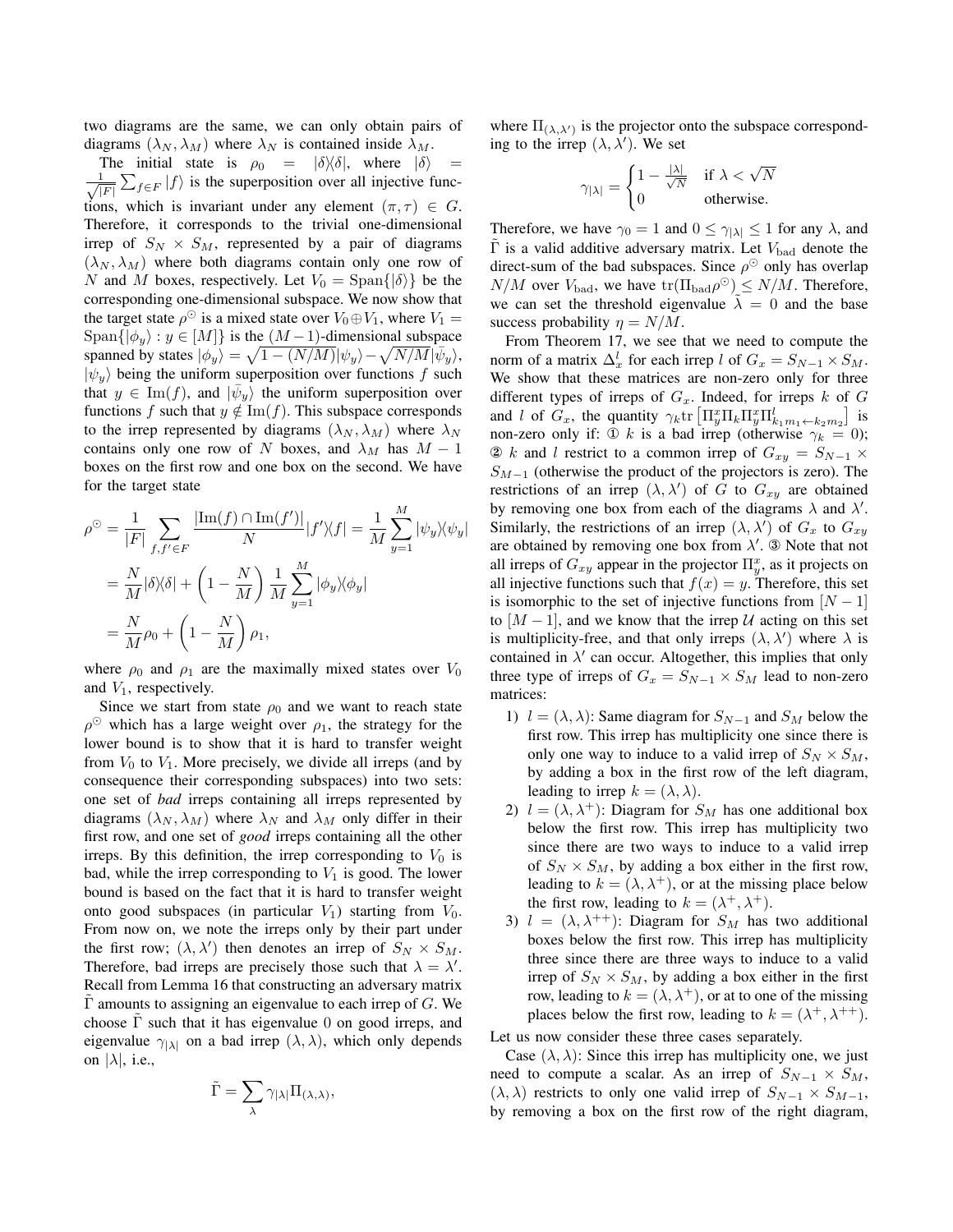therefore this irrep is also labeled  $(\lambda, \lambda)$ . Inducing from this irrep of  $S_{N-1} \times S_{M-1}$  to  $S_N \times S_M$ , we obtain three valid irreps, two "bad" ones,  $(\lambda, \lambda)$  and  $(\lambda^+, \lambda^+)$ , and a good one,  $(\lambda, \lambda^+)$ . To differentiate between projectors of irreps of the different groups, we will from now on use superscripts (for example  $\Pi_{\lambda,\lambda}^{N,\tilde{M}}$  denotes a projector on the irrep  $(\lambda,\lambda)$  of  $S_N \times S_M$ ). We therefore have from Theorem 17

$$
\begin{split} \Delta_{x}^{\lambda,\lambda}=&\frac{\gamma_{|\lambda|}}{d_{\lambda,\lambda}^{N-1,M}}\sum_{y}\mathrm{tr}\left[\Pi_{y}^{x}\Pi_{\lambda,\lambda}^{N,M}\Pi_{y}^{x}\Pi_{\lambda,\lambda}^{N-1,M}\right]\\ &+\frac{\gamma_{|\lambda|+1}}{d_{\lambda,\lambda}^{N-1,M}}\sum_{y}\mathrm{tr}\left[\Pi_{y}^{x}\Pi_{\lambda+,\lambda}^{N,M}+\Pi_{y}^{x}\Pi_{\lambda,\lambda}^{N-1,M}\right]-\gamma_{|\lambda|}\\ =&\frac{M\gamma_{|\lambda|}}{d_{\lambda,\lambda}^{N-1,M}d_{\lambda,\lambda}^{N-1,M-1}}\cdot\mathrm{tr}\left[\Pi_{\lambda,\lambda}^{N-1,M-1}\Pi_{\lambda,\lambda}^{N,M}\right]\\ &\qquad\cdot\mathrm{tr}\left[\Pi_{\lambda,\lambda}^{N-1,M-1}\Pi_{\lambda,\lambda}^{N-1,M}\right]\\ &+\frac{M\gamma_{|\lambda|+1}}{d_{\lambda,\lambda}^{N-1,M}d_{\lambda,\lambda}^{N-1,M-1}}\cdot\mathrm{tr}\left[\Pi_{\lambda,\lambda}^{N-1,M-1}\Pi_{\lambda+,\lambda+}^{N,M}\right]\\ &\qquad\cdot\mathrm{tr}\left[\Pi_{\lambda,\lambda}^{N-1,M-1}\Pi_{\lambda,\lambda}^{N-1,M}\right]-\gamma_{|\lambda|}, \end{split}
$$

where we have used Lemma 18 and the fact that all terms in the sum over  $y$  are equal by symmetry.

We also have

$$
\operatorname{tr}\left[\Pi_{\lambda,\lambda}^{N-1,M-1}\Pi_{\lambda,\lambda}^{N,M}\right] = \operatorname{tr}\left[\Pi_{\lambda,\lambda}^{N-1,M-1}\Pi_{\lambda,\lambda}^{N-1,M}\right], \quad (2)
$$
\n
$$
\operatorname{tr}\left[\Pi_{\lambda,\lambda}^{N-1,M-1}\Pi_{\lambda^+, \lambda^+}^{N,M}\right] = \operatorname{tr}\left[\Pi_{\lambda,\lambda}^{N-1,M-1}\Pi_{\lambda^+, \lambda}^{N,M-1}\right], \quad (3)
$$

since the only way for  $(\lambda, \lambda)$  as an irrep of  $S_N \times S_M$  to restrict to  $(\lambda, \lambda)$  as an irrep of  $S_{N-1} \times S_{M-1}$  is to first restrict to  $(\lambda, \lambda)$  as an irrep of  $S_{N-1} \times S_M$ , and similarly for  $(\lambda^+, \lambda^+)$ . Therefore, we only have two traces to compute. For the first one, we consider the maximally mixed state  $\rho_{\lambda,\lambda}^{N-1,M-1}$  over the corresponding irrep. By inducing from  $S_{M-1}$  to  $S_M$  we find that its overlap over the irrep  $(\lambda, \lambda)$ of  $S_{N-1} \times S_M$  is given by

$$
\mathrm{tr}\left[ \rho_{\lambda,\lambda}^{N-1,M-1} \Pi_{\lambda,\lambda}^{N-1,M} \right] = \frac{d_{\lambda,\lambda}^{N-1,M}}{M d_{\lambda,\lambda}^{N-1,M-1}} = \frac{d_\lambda^M}{M d_\lambda^{M-1}}.
$$

Similarly, we obtain

$$
\text{tr}\left[\rho_{\lambda,\lambda}^{N-1,M-1}\Pi_{\lambda^+,\lambda}^{N,M-1}\right] = \frac{d_{\lambda^+,\lambda}^{N,M-1}}{Nd_{\lambda,\lambda}^{N-1,M-1}} = \frac{d_{\lambda^+}^N}{Nd_{\lambda}^{N-1}},
$$

and finally

$$
\begin{split} \Delta^{\lambda,\lambda}_x &= \gamma_{|\lambda|} \frac{d^M_\lambda}{M d^M_\lambda} + \gamma_{|\lambda|+1} \frac{d^{N_+}_\lambda}{N d^{N-1}_\lambda} - \gamma_{|\lambda|} \\ &= \frac{1}{\sqrt{N}} + O(\frac{1}{N}), \end{split}
$$

where we have used the hook-length formula for dimensions of irreps and the fact that the number of boxes  $|\lambda|$  below of irreps and the fact that the number of boxes<br>the first row is at most  $\sqrt{N}$ , otherwise  $\gamma_{|\lambda|} = 0$ .

Case  $(\lambda, \lambda^+)$ : This irrep has multiplicity two, so we need to compute a  $2 \times 2$  matrix. Let  $(\lambda, \lambda^+, 1)$  denote the copy of  $(\lambda, \lambda^+)$  irrep of  $S_{N-1} \times S_M$  which is inside the  $(\lambda^+, \lambda^+)$ irrep of  $S_N \times S_M$ . Let  $(\lambda, \lambda^+, 2)$  denote the copy of  $(\lambda, \lambda^+)$ irrep of  $S_{N-1} \times S_M$  which is inside the  $(\lambda, \lambda^+)$  irrep of  $S_N \times S_M$ . Let the first row and the first column of  $\Delta_x^{\lambda,\lambda^+}$ be indexed by  $(\lambda, \lambda^+, 1)$  and the second row and the second column be indexed by  $(\lambda, \lambda^+, 2)$ .

An irrep  $(\lambda, \lambda^+)$  of  $S_{N-1} \times S_M$  restricts to two valid irreps of  $S_{N-1} \times S_{M-1}$ :  $(\lambda, \lambda)$  and  $(\lambda, \lambda^+)$ . Those two irreps can be induced to the following bad irreps of  $S_N \times S_M$ :  $(\lambda, \lambda)$  and any irrep  $(\lambda', \lambda')$  which has one more square below the first row than  $\lambda$ . ( $\lambda'$  may be equal or different from  $\lambda^+$ .)

For brevity, we denote  $\Delta_x^{\lambda,\lambda^+}$  simply by  $\Delta$ . Since  $(\lambda, \lambda^+, 1)$  is contained inside a bad irrep of  $S_N \times S_M$ , we have

$$
\begin{split} \Delta_{1,1}=&\frac{\gamma_{|\lambda|}}{d_{\lambda,\lambda^{+}}^{N-1,M}}\sum_{y}\mathrm{tr}\left[\Pi_{y}^{x}\Pi_{\lambda,\lambda}^{N,M}\Pi_{y}^{x}\Pi_{\lambda,\lambda^{+},1}^{N-1,M}\right] \\ &+\frac{\gamma_{|\lambda|+1}}{d_{\lambda,\lambda^{+}}^{N-1,M}}\sum_{\lambda^{\prime}}\sum_{y}\mathrm{tr}\left[\Pi_{y}^{x}\Pi_{\lambda^{\prime},\lambda^{\prime}}^{N}\Pi_{y}^{x}\Pi_{\lambda,\lambda^{+},1}^{N-1,M}\right]-\gamma_{|\lambda|+1} \\ =&\frac{M\gamma_{|\lambda|}}{d_{\lambda,\lambda^{+}}^{N-1,M}d_{\lambda,\lambda}^{N-1,M-1}}\mathrm{tr}\left[\Pi_{\lambda,\lambda}^{N-1,M-1}\Pi_{\lambda,\lambda}^{N,M}\right] \\ &\qquad\cdot\mathrm{tr}\left[\Pi_{\lambda,\lambda}^{N-1,M-1}\Pi_{\lambda,\lambda^{+},1}^{N-1,M}\right] \\ &+\frac{M\gamma_{|\lambda|+1}}{d_{\lambda,\lambda^{+}}^{N-1,M}d_{\lambda,\lambda}^{N-1,M-1}}\left(\sum_{\lambda^{\prime}}\mathrm{tr}\left[\Pi_{\lambda,\lambda}^{N-1,M-1}\Pi_{\lambda^{\prime},\lambda^{\prime}}^{N,M}\right]\right) \\ &\qquad\cdot\mathrm{tr}\left[\Pi_{\lambda,\lambda}^{N-1,M-1}\Pi_{\lambda,\lambda^{+},1}^{N-1,M}\right] \\ &+\frac{M\gamma_{|\lambda|+1}}{d_{\lambda,\lambda^{+}}^{N-1,M}d_{\lambda,\lambda^{+}}} \mathrm{tr}\left[\Pi_{\lambda,\lambda^{+}}^{N-1,M-1}\Pi_{\lambda^{+},\lambda^{+}}^{N,M}\right] \\ &\qquad\cdot\mathrm{tr}\left[\Pi_{\lambda,\lambda^{+}}^{N-1,M-1}\Pi_{\lambda,\lambda^{+}}^{N-1,M}\right]-\gamma_{|\lambda|+1}. \end{split}
$$

We start by evaluating the sum

$$
\sum_{\lambda'} \operatorname{tr}\left[\Pi_{\lambda,\lambda}^{N-1,M-1} \Pi_{\lambda',\lambda'}^{N,M}\right].
$$

We consider the maximally mixed state  $\rho_{\lambda,\lambda}^{N-1,M-1}$  over the corresponding irrep of  $S_{N-1} \times S_{M-1}$ . By inducing  $\lambda$  from  $S_{N-1}$  to  $S_N$ , we find that the dimension of the induced representation is  $Nd_{\lambda}^{N-1}$  and the induced representation decomposes into irrep  $\lambda$  of  $S_N$ , with dimension  $d_{\lambda}^N$  and irreps  $\lambda'$ . Therefore,

$$
\sum_{\lambda'} \text{tr}\left[\Pi_{\lambda',\lambda'}^{N,M} \rho_{\lambda,\lambda}^{N-1,M-1}\right] = 1 - \frac{d_{\lambda}^N}{N d_{\lambda}^{N-1}} \le 1 - \frac{1}{N} \quad (4)
$$

where the inequality follows by comparing the hook-length formulas of  $d_{\lambda}^N$  and  $d_{\lambda}^{N-1}$ . Similarly, we have

$$
\operatorname{tr}\left[\Pi_{\lambda,\lambda}^{N,M} \rho_{\lambda,\lambda}^{N-1,M-1}\right] = O\left(\frac{1}{N}\right). \tag{5}
$$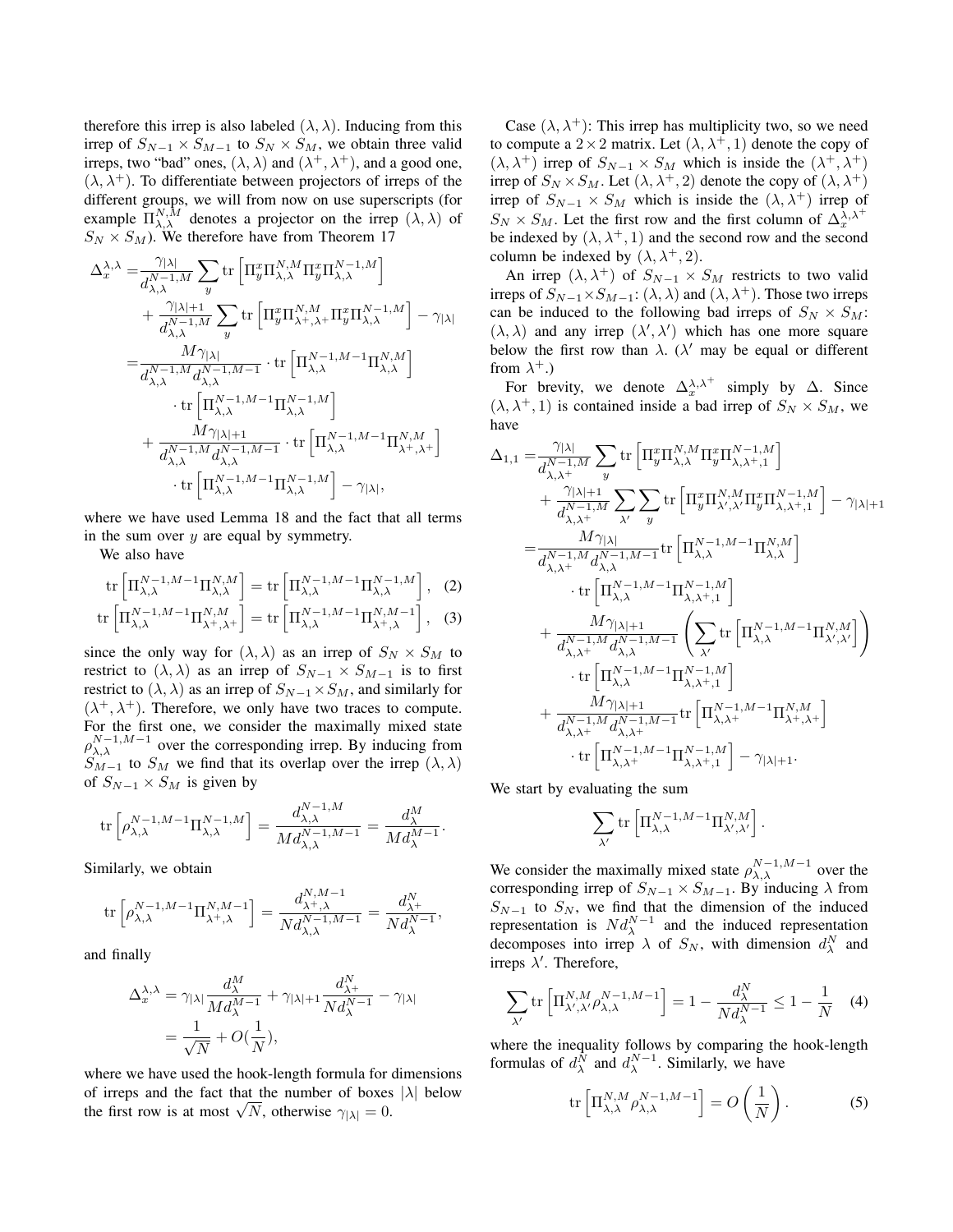We now evaluate a similar quantity for  $\rho_{\lambda,\lambda^+}^{N-1,M-1}$ . By inducing  $\lambda^+$  from  $S_{M-1}$  to  $S_M$ , we find that the dimension of the induced representation is  $Md_{\lambda^+}^{M-1}$  and the induced representation decomposes into irrep  $\lambda^+$  of  $S_M$ , with dimension  $d_{\lambda}^{M}$  and irreps  $\lambda^{++}$  which have one more square below the first row than  $\lambda^+$ . Therefore,

$$
\operatorname{tr}\left[\Pi_{\lambda^+, \lambda^+}^{N,M} \rho_{\lambda, \lambda^+}^{N-1,M-1}\right] = \frac{d_\lambda^M}{M d_\lambda^{M-1}} = O\left(\frac{1}{M}\right). \tag{6}
$$

By using eqs.  $(4)$ ,  $(5)$  and  $(6)$ , we have

$$
\Delta_{1,1} = \frac{M\gamma_{|\lambda|+1}}{d_{\lambda,\lambda^+}^{N-1,M}} \text{tr}\left[\Pi_{\lambda,\lambda}^{N-1,M-1}\Pi_{\lambda,\lambda^+,1}^{N-1,M}\right] + O\left(\frac{1}{N}\right) - \gamma_{|\lambda|+1}.
$$
\n(7)

We have

$$
\mathrm{tr}\left[\Pi_{\lambda,\lambda}^{N-1,M-1}\Pi_{\lambda,\lambda^+,1}^{N-1,M}\right]=\mathrm{tr}\left[\Pi_{\lambda,\lambda}^{N-1,M-1}\Pi_{\lambda^+,\lambda^+}^{N,M}\right]
$$

because the other irreps of  $S_{N-1} \times S_M$  contained in the irrep  $(\lambda^+, \lambda^+)$  of  $S_N \times S_M$  have no overlap with the irrep  $(\lambda, \lambda)$  of  $S_{N-1} \times S_{M-1}$ . Let  $\rho_{\lambda, \lambda}^{N-1,M-1}$  be the completely mixed state over  $(\lambda, \lambda)$ . Then,

$$
\operatorname{tr}\left[\Pi_{\lambda,\lambda}^{N-1,M-1}\Pi_{\lambda^+,\lambda^+}^{N,M}\right] = d_{\lambda,\lambda}^{N-1,M-1}\operatorname{tr}\left[\Pi_{\lambda^+,\lambda^+}^{N,M}\rho_{\lambda,\lambda}^{N-1,M-1}\right]
$$

$$
= d_{\lambda,\lambda}^{N-1,M-1}\frac{d_{\lambda^+}^{N}}{Nd_{\lambda}^{N-1}}.
$$

Here, the second equality follows by inducing  $\lambda$  from  $S_{N-1}$ to  $S_N$ . We have

$$
d^{N-1,M-1}_{\lambda,\lambda} \frac{d^{N}_{\lambda^+}}{N d^{N-1}_{\lambda}} = d^{N-1}_{\lambda} d^{M-1}_{\lambda} \frac{d^{N}_{\lambda^+}}{N d^{N-1}_{\lambda}} = \frac{d^{M-1}_{\lambda} d^{N}_{\lambda^+}}{N}.
$$

By matching up the terms in hook-length formulas, we have

$$
d_{\lambda}^{M-1} d_{\lambda^{+}}^{N} = \left(1 + O\left(\frac{1}{N}\right)\right) \frac{N}{M} d_{\lambda}^{N-1} d_{\lambda^{+}}^{M}.
$$
 (8)

Therefore,

$$
\operatorname{tr}\left[\Pi_{\lambda,\lambda}^{N-1,M-1}\Pi_{\lambda^+,\lambda^+}^{N,M}\right] = \left(1 + O\left(\frac{1}{N}\right)\right) \frac{d_{\lambda,\lambda^+}^{N-1,M}}{M} \tag{9}
$$

and

$$
\Delta_{1,1} = O\left(\frac{1}{N}\right)
$$

Similarly to eq. (7), we have

$$
\Delta_{2,2} = \frac{M\gamma_{|\lambda|+1}}{d_{\lambda,\lambda^+}^{N-1,M}} \text{tr}\left[\Pi_{\lambda,\lambda}^{N-1,M-1}\Pi_{\lambda,\lambda^+,2}^{N-1,M}\right] + O\left(\frac{1}{N}\right). \tag{10}
$$

We have

$$
\operatorname{tr}\left[\Pi_{\lambda,\lambda}^{N-1,M-1}\Pi_{\lambda,\lambda^+,2}^{N-1,M}\right] = \operatorname{tr}\left[\Pi_{\lambda,\lambda}^{N-1,M-1}\Pi_{\lambda,\lambda^+}^{N,M}\right] \n= d_{\lambda,\lambda}^{N-1,M-1} \operatorname{tr}\left[\Pi_{\lambda,\lambda^+}^{N,M} \rho_{\lambda,\lambda}^{N-1,M-1}\right],
$$

because the other irreps of  $S_{N-1} \times S_M$  contained in the irrep  $(\lambda, \lambda^+)$  of  $S_N \times S_M$  have no overlap with the irrep  $(\lambda, \lambda)$  of  $S_{N-1} \times S_{M-1}$ .

By inducing  $\lambda$  from  $S_{M-1}$  to  $S_M$ , we get

$$
\mathrm{tr}\left[\Pi_{\lambda,\lambda^+}^{N,M} \rho_{\lambda,\lambda}^{N-1,M-1}\right] + \mathrm{tr}\left[\Pi_{\lambda^+, \lambda^+}^{N,M} \rho_{\lambda,\lambda}^{N-1,M-1}\right] = \frac{d_{\lambda^+}^M}{Md_{\lambda}^{M-1}}.
$$
\n(11)

By inducing  $\lambda$  from  $S_{N-1}$  to  $S_N$ , we get

$$
\operatorname{tr}\left[\Pi_{\lambda+,\lambda+}^{N,M} \rho_{\lambda,\lambda}^{N-1,M-1}\right] = \frac{d_{\lambda+}^N}{Nd_{\lambda}^{N-1}}.\tag{12}
$$

By subtracting eq. (12) from eq. (11), we get

$$
\operatorname{tr}\left[\Pi_{\lambda,\lambda}^{N-1,M-1}\Pi_{\lambda,\lambda^+}^{N,M}\right] = \frac{d_{\lambda+}^M d_{\lambda}^{N-1}}{M} - \frac{d_{\lambda+}^N d_{\lambda}^{M-1}}{N}.
$$

Because of eq. (8),

$$
\operatorname{tr}\left[\Pi_{\lambda,\lambda}^{N-1,M-1}\Pi_{\lambda,\lambda^{+}}^{N,M}\right] = O\left(\frac{d_{\lambda^{+}}^{M}d_{\lambda}^{N-1}}{MN}\right). \tag{13}
$$

By substituting this into eq. (10), we get  $\Delta_{2,2} = O(\frac{1}{N})$ .

Last, we have to bound  $\Delta_{1,2}$  and  $\Delta_{2,1}$ . Similarly to eq. (7), we have

$$
\Delta_{i,j} = \frac{M\gamma_{|\lambda|+1}}{d_{\lambda,\lambda}^{N-1,M}} \text{tr}\left[\Pi_{\lambda,\lambda}^{N-1,M-1} \Pi_{\lambda,\lambda^+,i\leftarrow j}^{N-1,M}\right] + O\left(\frac{1}{N}\right).
$$

By using Lemma 18 and eqs. (9) and (13), we get

$$
\Delta_{i,j} = O\left(\frac{1}{\sqrt{N}}\right).
$$

We have shown that  $\Delta_{i,j} = O(\frac{1}{\sqrt{n}})$  $\frac{1}{\overline{N}}$ ) for all *i*, *j*. Therefore,  $\|\Delta\| = O(\frac{1}{\sqrt{2}})$  $\frac{1}{\overline{N}}$ ).

Case  $(\lambda, \lambda^{++})$ : We treat this case similarly as the two previous one and get:  $|\Delta_{1,1}| = O(1/(MN))$ ,  $|\Delta_{1,2}| =$  $O\left(1/(M\sqrt{N})\right), |\Delta_{1,3}|\quad =\quad O\left(1/(M\sqrt{N})\right), |\Delta_{2,2}|\quad =$  $O(1/M), |\Delta_{2,3}| = O(1/M)$  and  $|\Delta_{3,3}| = O(1/M)$ . Therefore, all elements of  $\Delta$  are at most  $O(1/M)$ , so that  $\|\Delta\| = O(1/M).$ 

Finally, since the matrices corresponding to all irreps have norm at most  $O(1/\sqrt{N})$ , we have from Theorem 17  $\left\| \tilde{\Gamma}_x - \tilde{\Gamma} \right\| = O(1/\sqrt{N})$ , and in turn

$$
Q_{\varepsilon}(\text{INDEX ERASURE}) = \Omega\left((\sqrt{1-\varepsilon} - \sqrt{N/M})^2\sqrt{N}\right).
$$

#### ACKNOWLEDGMENTS

The authors thank Ben Reichardt, Robert Špalek and Troy Lee for useful comments. L.M., M.R and J.R. acknowledge support by ARO/NSA under grant W911NF-09-1-0569. A.A. and L.M. acknowledge the support of the European Commission IST project "Quantum Computer Science" QCS 25596. A.A. was also supported by ESF project